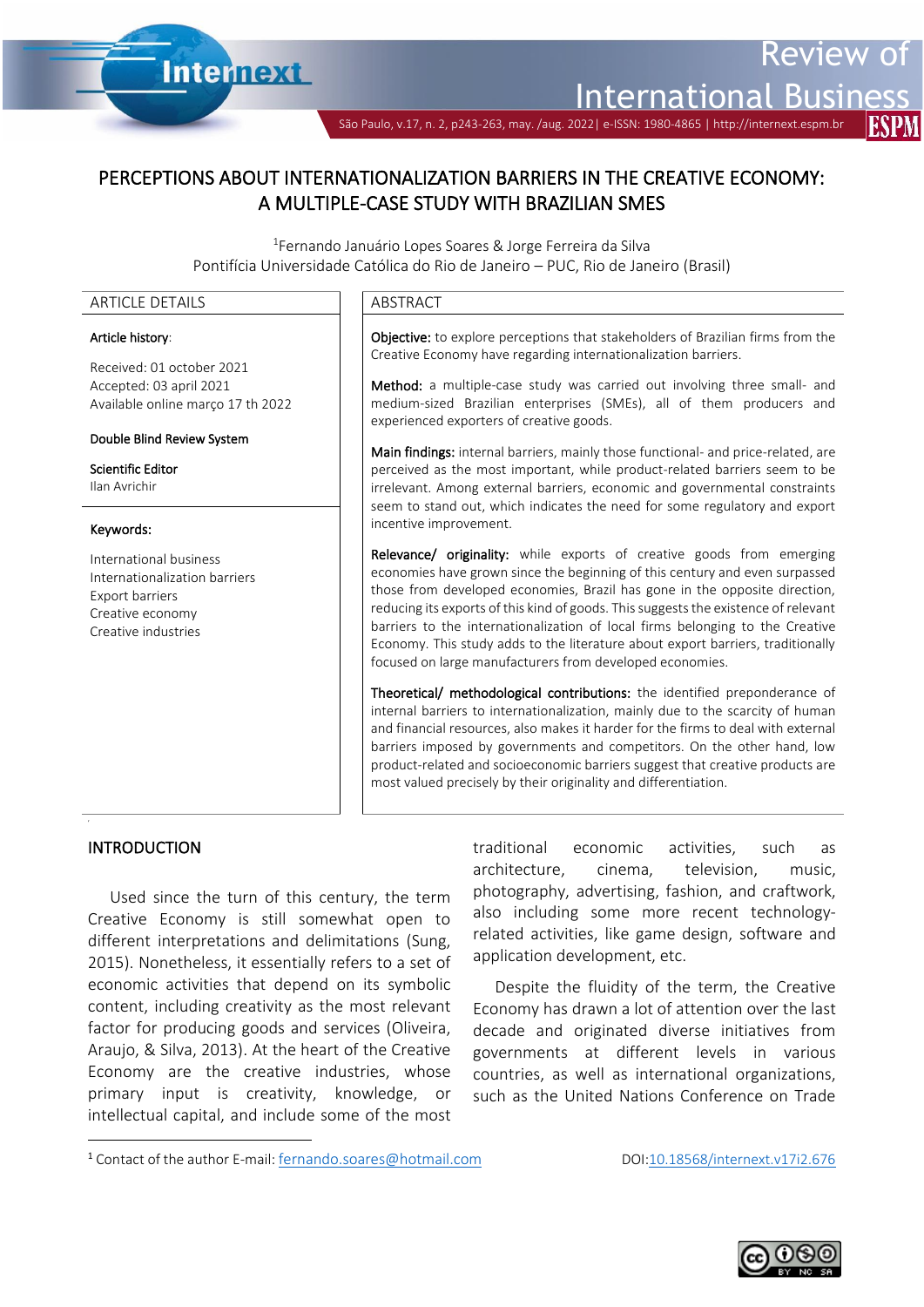and Development (UNCTAD), which initiated in 2004 the "Creative Economy Programme," that has as its primary goal the creation of platforms "for the promotion of the Creative Economy as a tool for economic diversification and sustainable, equitable and inclusive livelihoods" (UNCTAD, 2018b, Goals section).

The increased interest in the Creative Economy is justified by the spiked growth of some of its sectors during the last decades, such as software, social media, mobile apps, and video game development, as well as the emergence of big enterprises and valuable brands connected to the creative industries. In this vein, it is worth mentioning that the 'Best Global Brands 2021', a list of the one hundred most valuable brands in the world, developed by the consulting firm Interbrand, featured many companies closely related to the Creative Economy, such as Disney, Netflix, Nintendo, Tiffany & Co., plus many others with at least some involvement (Interbrand, 2021). Moreover, governments tend to foster the Creative Economy in their territories because firms from creative sectors usually pay above-average salaries. The Creative Economy is also often associated with better job quality and high levels of employee satisfaction, in addition to frequently promoting social inclusion and reducing gender inequality (Oliveira et al., 2013); despite this optimistic view about jobs in the sector is not unanimous (Banks & Hesmondhalgh, 2009; Popiel, 2017).

In Brazil, Creative Economy has also become increasingly relevant: the local Institute for Applied Economic Research (IPEA) estimated that the formal Creative Economy represented approximately 2% of the Brazilian formal workforce and 2.5% of the total formal salary income during the 2009-2010 period (Oliveira et al., 2013). Another study carried out by the Industry Federation of the State of Rio de Janeiro (FIRJAN, 2019) estimated that the Gross Domestic Product (GDP) of the Creative Economy amounted to BRL 171.5 billion in 2017, which represented 2.61% of the total Brazilian GDP.

The Creative Economy has also become important in global trade, which indicates its strength and resilience: even after the great

economic crisis in 2008 that affected economies all over the world, the value of creative goods commercialized across the globe amounted to USD 509 billion in 2015, which represented a growth of 145% since 2002 (UNCTAD, 2018a). The participation of emerging economies in this percentage also grew rapidly, and in 2015 the value of creative goods exported by developing countries surpassed the value of exports of the same kind of products originated in developed countries. However, Brazil has let this opportunity pass: despite representing around 2.6% of the total Brazilian Gross Domestic Product (FIRJAN, 2019), the local creative industries account for only 0.2% of all the international trade of creative goods, and their exports dropped 11% from 2005 to 2014 (UNCTAD, 2018a).

The context above points to the growing relevance of this theme and suggests the existence of significant barriers hindering the internationalization of local firms from the creative sectors, leading us to the research question: how do the leaders of Brazilian firms in the Creative Economy perceive internationalization barriers? To raise comprehension of this scenario, the general objective of the present research is to explore the nature of these barriers and understand how they are perceived by their leaders.

Most studies about internationalization barriers involved large companies from manufacturing sectors based in developed countries (Cahen, Lahiri, & Borini, 2016; Kahiya, 2018). So, this study aims to contribute to scientific knowledge by adding a different point of view, analyzing the theme from the perspective of smaller firms from creative sectors established in a developing economy. Entrepreneurs and managers of firms from these sectors can benefit from this study by understanding the most relevant barriers perceived and preparing their firms to overcome them. And hopefully, this study can help government agents to improve public policies to reduce those barriers and improve export incentives for creative goods and services.

After this introduction, our article is organized into five other sections. The next one presents the theoretical background on which this study was based, followed by a section detailing the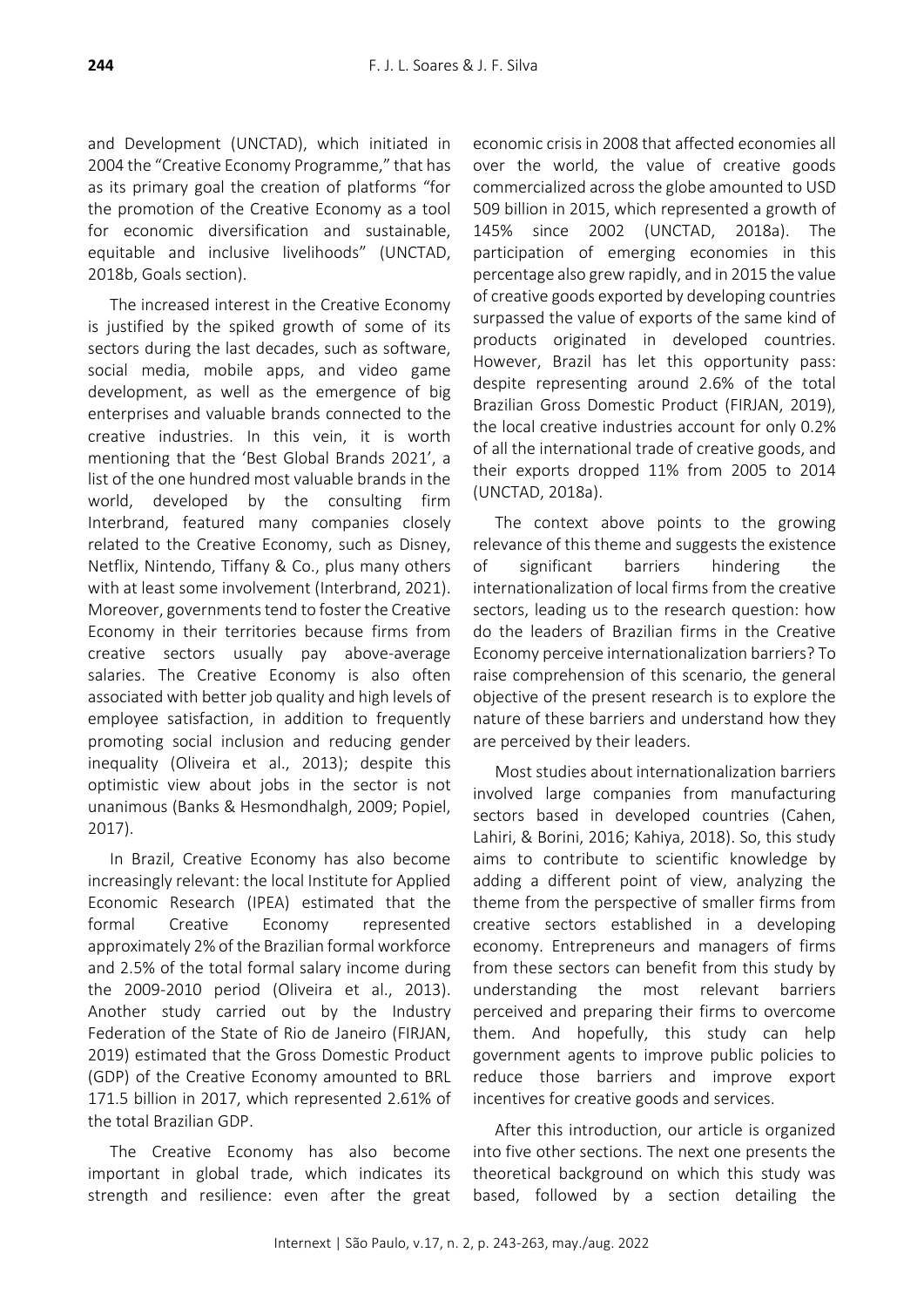methodology used. We start the analysis by describing and analyzing each of the three cases (within-case analyses), then complement it by comparing the cases to identify similarities and differences (cross-case analysis). The conclusion section summarizes the key findings, contributions, limitations, and suggestions for future research on the theme.

# LITERATURE REVIEW

The literature review elaborated for the present study was structured based on two key themes, namely, the Internationalization Barriers and the Creative Economy.

# INTERNATIONALIZATION BARRIERS

Research on internationalization barriers, or more specifically on export barriers, started in the early 1960s and soon became a popular theme in the International Business area (Kahiya, 2018). In this sense, "export barriers are all those attitudinal, structural, operational, and other constraints that hinder the firm's ability to initiate, develop or sustain international operations"(Leonidou, 1995a, p. 31). In other words, export barriers are any element or factor, whether internal or external, that blocks or discourages companies from initiating, increasing, or maintaining export activities (Arteaga-Ortíz & Fernández-Ortíz, 2010).

Even though there is little debate on the definition of export barriers, the same cannot be said about other relevant aspects of the subject, starting with the establishment of a standard classification for the barriers: there is no consensus regarding the most informative way of classifying them (Kahiya, 2017). Scholars frequently use new terms to refer to barriers similar to others already identified in previous research, which generates a significant and increasing variety of export barriers. For instance, Leonidou's (2004) systematic review of 32 empirical studies originated a taxonomy featuring 39 export barriers. Notwithstanding, a review conducted 14 years later in one hundred articles published in renowned journals over the

last 50 years has identified over 80 export barriers (Kahiya, 2018).

The misalignment goes beyond the list of barriers, encompassing the way they are classified and grouped, being the locus of origin of the barriers the most common criterion adopted. The taxonomy proposed by Leonidou (2004) is the most used, and it distinguishes internal barriers (those that are intrinsic to the firm, encompassing informational, functional, and marketing barriers; the latter encompassing barriers related to the product, price, distribution, logistics, and promotion) from external barriers (those that are associated with institutional, cultural and economic aspects of both the country of origin and the host countries, encompassing procedural, governmental, task-related and environmental barriers; the latter including economic, politicallegal and sociocultural barriers). Similar propositions were made by other researchers (Cahen et al., 2016; Paul, Parthasarathy, & Gupta, 2017; Tesfom & Lutz, 2006), but each of them used a slightly different approach to the way barriers are grouped.

As pointed out in previous studies, "each researcher tends to use his or her own list, extracted from the literature and from exploratory work in such a way that it is difficult to compare the results from different studies" (Rocha, Freitas, & Silva, 2008, p. 107), resulting in excessive fragmentation of the studies on the theme and to the lack of homogeneity in terms of number, kind, or relative importance of the identified export barriers (Arteaga-Ortíz & Fernández-Ortiz, 2010). Trying to solve this problem and reach a universally accepted classification for future research, a scale was proposed and empirically tested by Arteaga-Ortíz & Fernández-Ortíz (2010), grouping 26 barriers into four dimensions (knowledge, resources, procedure, and exogenous barriers), but up to now there seems to be some reluctance in its acceptance and use, so "there remains no crossnationally validated export barrier scale, much less a universal one" (Kahiya, 2018, p.1177).

Decisions about a firm's internationalization are often determined by management's perceptions of risks (José Acedo & Florin, 2006), knowledge and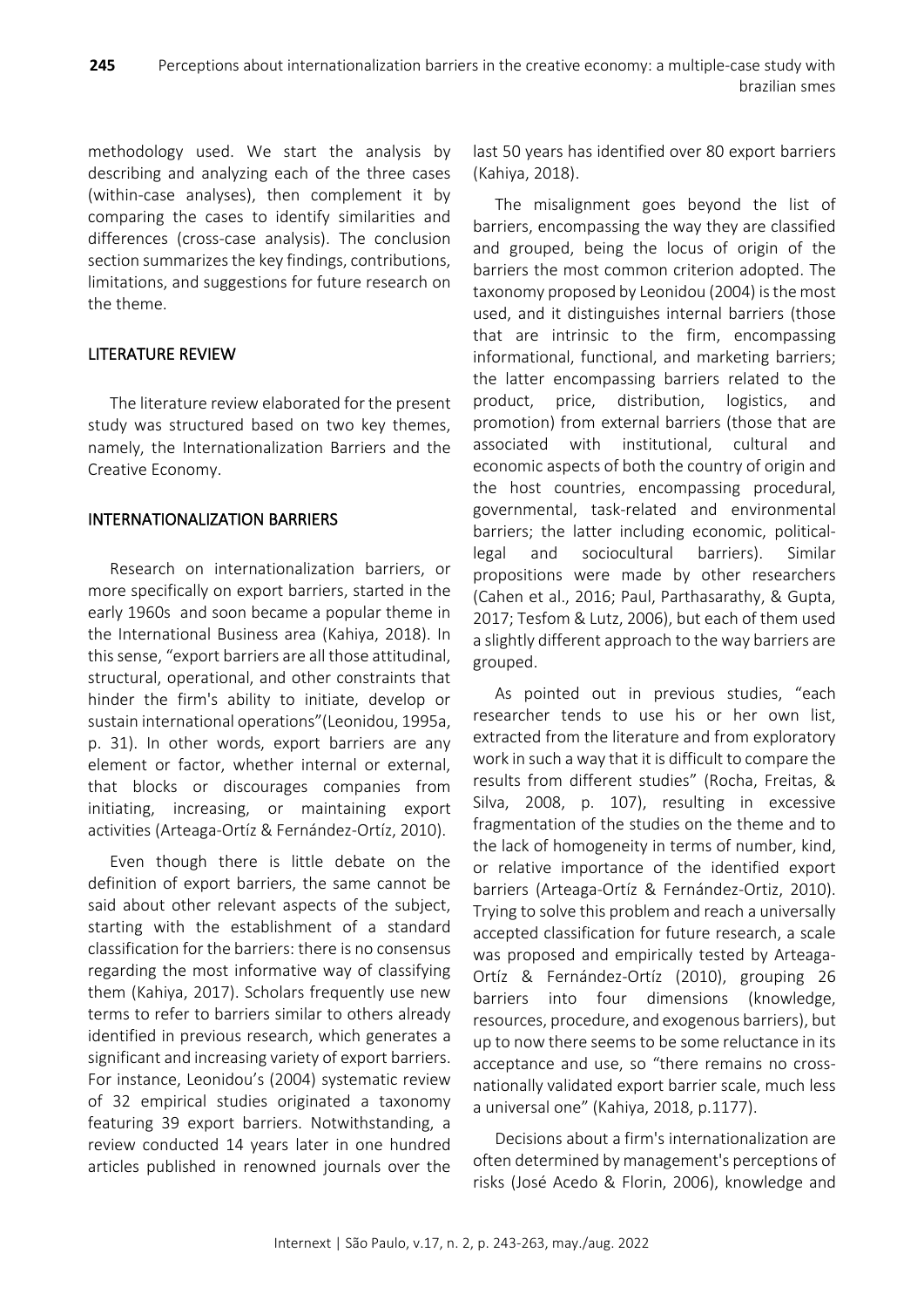barriers (Hultman, Iveson, & Oghazi, 2021). Perceptions of internationalization barriers are influenced by many factors, including a firm's demographics (Al‐Hyari, Al‐Weshah, & Alnsour, 2012; Cardoza, Fornes, Farber, Gonzalez Duarte, & Ruiz Gutierrez, 2016; Shaw & Darroch, 2004; Silva, Franco, & Magrinho, 2016; Silva & Rocha, 2001), managerial characteristics (Hultman et al., 2021; Pinho & Martins, 2010; Tan, Brewer, & Liesch, 2018), export characteristics(Kahiya & Dean, 2016; Rocha et al., 2008; Shaw & Darroch, 2004; Silva & Rocha, 2001; Uner, Kocak, Cavusgil, & Cavusgil, 2013), as well as institutional and cultural factors (Al‐Hyari et al., 2012; Cardoza et al., 2016; Shaw & Darroch, 2004; Silva & Rocha, 2001).

These perceptions can also change over time, especially when there are relevant institutional changes, such as reduction of export incentive programs, deterioration of the economic environment in the country of origin or international markets, changes in the structure of the industry and in the profiles of exported products (Bjarnason, Marshall, & Eyjólfsson, 2015; Kahiya, Dean, & Heyl, 2014; Rocha et al., 2008).

Regarding the influence of the internationalization barriers, several studies analyze their impact as antecedents of export performance (Altıntaş, Tokol, & Harcar, 2007; Dean, Mengüç, & Myers, 2000; Julian & Ahmed, 2005; Kahiya & Dean, 2014; Köksal & Kettaneh, 2011). As expected, a large majority of the studies confirm the existence of an inverse relationship between these barriers and export performance. Some of the barriers and their negative impacts may be notably weakened by firms by interacting with their network (Baum, Schwens, & Kabst, 2013; Boehe, 2013; Sinkovics, Kurt, & Sinkovics, 2018; Sraha, Sharma, Crick, & Crick, 2020) or by applying technological tools (Hosseini, Fallon, Weerakkody, & Sivarajah, 2019). Few studies point out that specific barriers may even cause a positive impact in the long run, such as developing adaptability to foreign markets and international competition (Kahiya, 2018; Kahiya & Dean, 2014), because they force firms to seek more efficiency and become more competitive.

One important aspect to highlight regarding export barriers research is the sectoral and

geographic concentration of the studies on this theme: most of them focused on large manufacturing firms from developed countries (Kahiya, 2018). This indicates an opportunity to expand research on this subject involving emerging economies, as also as studies with small and medium enterprises (SMEs) and firms from the service sector (Cahen et al., 2016; Chandra, Paul, & Chavan, 2020; Javalgi & Martin, 2007; Kahiya, 2018).

# CREATIVE ECONOMY

Even though the concept of Creative Economy appeared at the beginning of the  $21^{st}$  century (Howkins, 2001), a consensus on its exact definition has not yet been reached, and the term is often mistaken as a synonym for Cultural Industry and Creative Industry. Additionally, the Creative Economy is understood differently by each academic realm, signaling that it encompasses a variety of concepts and is not well established as a new economic paradigm (Sung, 2015).

The idea of Cultural Industry emerged during the post-war period and was related to fierce opposition to mass entertainment. The term, initially used in contempt for cultural products as sources of mass consumption such as newspapers, movies, magazines, and music, which supposedly distracted the mass from "high culture," slowly became a general reference to industries that provided cultural goods and services such as the aforementioned (UNCTAD, 2010), despite still today its delimitation may vary across research field (Wang, Gu, Von Glinow, & Hirsch, 2020). In turn, the idea of the Creative Industry emerged in Australia in 1994, later inspiring the creation by the United Kingdom of the "Creative Industries Task Force", an initiative to promote creative goods and their industries beyond encouraging the consumption of artistic goods (United Kingdom, 2001, p. 5). This program defined the term "creative industries" as "those industries which have their origin in individual creativity, skill and talent and which have a potential for wealth and job creation through the generation and exploitation of intellectual property" and listed thirteen economic activities, namely: advertising;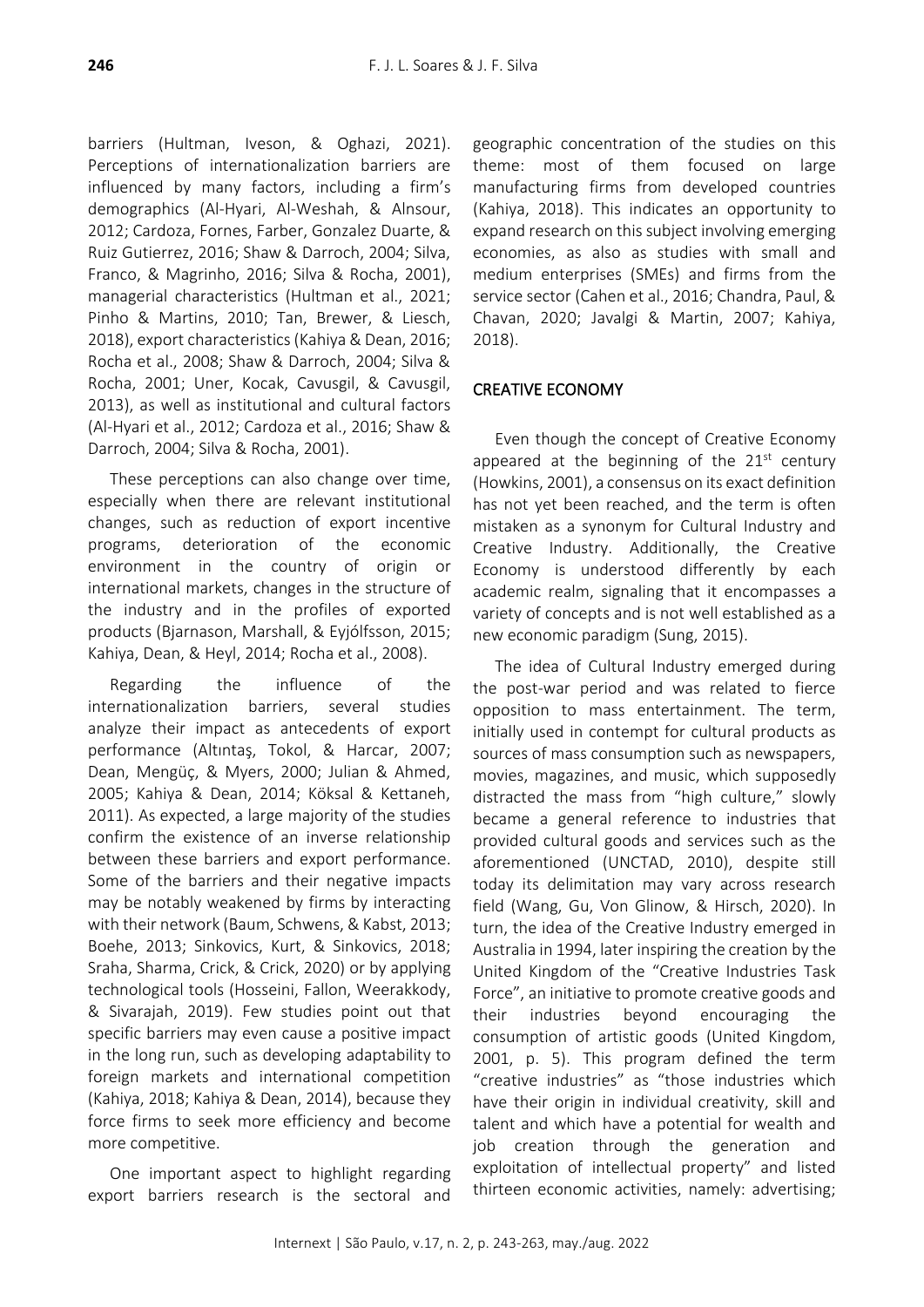the art and antiques markets; crafts; design; designer fashion; film and video; interactive leisure software; music; the performing arts; publishing; software and computer services; television and radio (United Kingdom, 2001).

The term Creative Economy was proposed by Howkins (2001), who associated it with human talent and the ability to capitalize on new and original ideas by transforming them into products that can be purchased. Nonetheless, the Creative Economy is based on the creative industries but goes beyond them (Hartley, 2005), contemplating the impact of their goods and services on other sectors, especially those from the knowledge economy, and on economic processes; not to mention the impact of the connections between them. Hence, even though its interpretations are slightly different, the term Creative Economy essentially refers to a set of economic activities related to creative industries, whose primary input is knowledge, creativity, or intellectual capital, in a way that value generation is achieved in all its activities through the production of creative goods and services (Oliveira et al., 2013).

Two dimensions are commonly used to define the scope and quantify the Creative Economy, namely, the occupational and the sectorial views (Markusen, Wassall, DeNatale, & Cohen, 2008; Oliveira et al., 2013), although both have limitations: creative and non-creative jobs can be found in any industry, and the definition of creative occupations and creative sectors can be, at some degree, grounded on stereotypes (Dubina, Carayannis, & Campbell, 2012). From an occupational perspective, the center of attention of the Creative Economy is the creative class, constituted by professionals who can add economic value through their creativity (Florida, 2004). From the sectorial viewpoint, the scope of the Creative Economy is determined by the operation of creative industries. However, there is relative inconsistency in defining which creative industries are considered part of the Creative Economy, and different models were proposed to address this issue. For instance, the original "Creative Industries Task Force" document defined them as "those industries which have their origin in individual creativity, skill, and talent and which

have a potential for wealth and job creation through the generation and exploitation of intellectual property" (United Kingdom, 2001, p.5). The model defended by the World Intellectual Property Organization (WIPO, 2003, 2017) limits creative industries to the sectors involved with the creation, production, and distribution of work protected by copyrights. And the UNCTAD model adopts a broader scope, including various creative sectors, such as crafts, cultural festivities, audiovisual works, new media, etc. (UNCTAD, 2010, 2018b).

Under the concept of Creative Economy, we can find industries that are different in many aspects, and such differences can be noted, for instance, in the value chain, which can be extremely simple in some sectors, such as plastic arts, or highly complex in others, like the movie industry (UNCTAD, 2010). However, it is possible to state that the characteristics creative sectors have in common outweigh their differences, being the most remarkable similarity the relevant and intangible nature of the value added through creativity to the goods and services delivered to their customers.

In organizational terms, a relevant characteristic of the Creative Economy is a relative lack of medium-sized companies, since few large companies that have internationalized their operations frequently control the main distribution channels. Meanwhile, many micro and small businesses are primarily local and often provide services for more prominent companies (UNCTAD, 2010). The operation of micro and small businesses may be explained by low entry barriers, which are related to the reduction of the amount of capital required to start a business, and also to a high level of informality in many creative sectors (Banks & Hesmondhalgh, 2009; Reis, 2008).

While the industrial economy features many hierarchical organizations, the Creative Economy, in contrast, is generally structured on multiple and collaborative networks (Reis, 2008). The most common type of organization in the Creative Economy is forming groups that conduct projects. These teams include professionals from the same company or from informal networks who are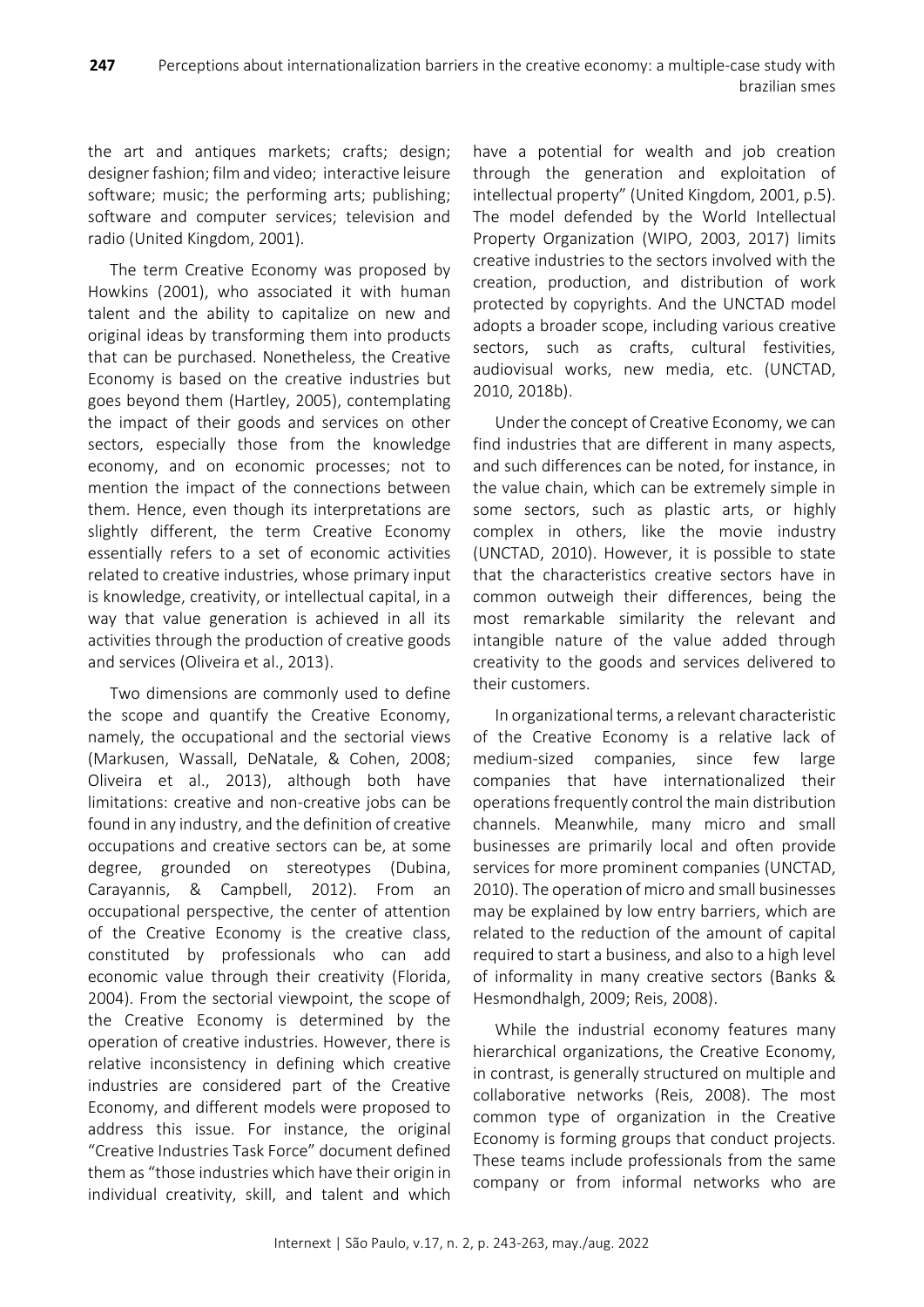selected according to the specific needs of each project, after which the configuration of these groups changes for the articulation of new projects (UNCTAD, 2010).

The insertion of creative enterprises in collaborative networks contributes to the cluster grouping process, which is also promoted by other factors, like the existence of related industries or companies with a similar cultural background in the same region (Lazzeretti, Capone, & Boix, 2012). This facilitates access to a creative talent pool and the rehiring of skilled professionals to work on new projects. The physical proximity and the mobility of the workforce ultimately promote constant knowledge circulation and updates, plus expertise sharing in projects within companies (UNCTAD, 2010). It also helps promote the economic development of these regional clusters (De-Miguel-Molina, Hervas-Oliver, Boix, & De-Miguel-Molina, 2012). Moreover, the driver of the economic development observed in regional clusters are the connections and synergy observed among industries in the same group (Innocenti & Lazzeretti, 2019).

The Creative Economy has also become relevant in global trade: between 2002 and 2015, the value of creative goods commercialized internationally increased by 145%, amounting to USD 509 billion, which indicates its resilience even after the global financial crisis in 2008 (UNCTAD, 2018a). The same UNCTAD document reported that creative services amounted to nearly USD 600 billion annually, considering only 38 developed economies.

The participation of developing countries in the international trade of creative goods and services has increased rapidly, and in 2015 the value of exports of creative goods from these countries amounted to USD 265 billion, exceeding the exports from developed economies for the first time. According to the UNCTAD, China, Hong Kong, India, Singapore, Taiwan, Turkey, Thailand, Malaysia, Mexico, and the Philippines are the top ten exporters of creative goods, leading especially in sectors like design, fashion, and film. Nonetheless, Brazil is a developing country that has been going in the opposite direction and has wasted the opportunity of being a relevant player in the Creative Economy: the country's exports of creative goods dropped 11% between 2005 and 2014, the year when the country's creative goods exports amounted to USD 914 million, and the most recent figures show that Brazil accounts for only 0.2% of the global trade of creative goods (UNCTAD, 2018a). This scenario suggests the existence of relevant barriers that may be hindering the internationalization of Brazilian creative enterprises.

Considering the above, the objective of this study is to explore how the internationalization barriers are perceived by the leaders of Brazilian firms from the Creative Economy, aiming to identify some of the reasons for the scenario described above and expand current knowledge on the theme.

# RESEARCH METHOD

To achieve the defined objective of the present work, the case study method was applied since it is recommended when the researcher has little control over the data, and the focus of the analysis is a contemporary phenomenon within its realworld context (Yin, 2018). It is considered the best option to conduct research that aims to understand "how" or "why" different phenomena happen. Additionally, it also answers exploratory questions such as the "what" questions (Yin, 2018), a possibility emphasized by Ghauri and Firth (2009), who point out that case studies have been conducted over the years to answer various "what," "how," and "why" questions, covering numerous themes related to International Business.

A multiple-case study was chosen since its findings tend to be more robust, strengthening the study's evidence (Yin, 2018). It is worth mentioning that, unlike in the search for statistical generalization, typically associated with surveys, the selection of more than one unit of analysis, as it occurs in a multiple-case study, seeks a theoretical generalization of the findings through the use of a replication logic, analogous to that used in multiple experiments (Yin, 2018).

The number of cases should not be considered a quality criterion for a multiple-case study (Pauwels & Matthyssens, 2004). The case selection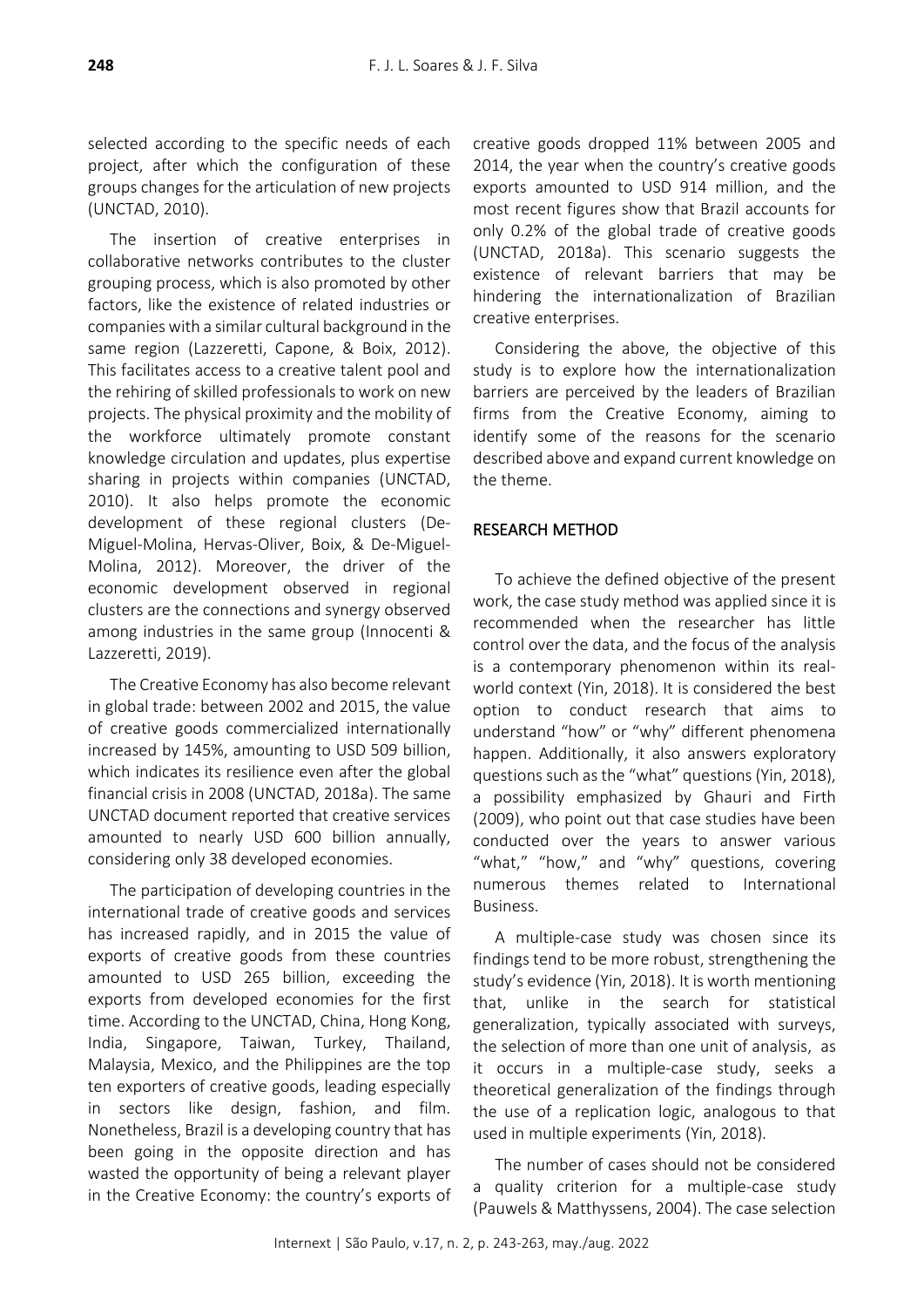should be carried out with caution, taking into account the time available for the conclusion of the study, the financial resources for the necessary trips, the availability of personal contact, and other practical and important issues: depending on the context and potential constraints, it might be best for the researcher to select fewer cases and conduct in-depth investigations than to choose many cases that will not be subject to thorough research that would adequately support the arguments of the analysis (Ghauri & Firth, 2009).

Two criteria were applied in the initial selection of the cases to be studied: (1) the core business of the firm should be compatible with the scope of the Creative Economy, and so, be among the creative industries list as defined by the UNCTAD, since this is one of the most inclusive and commonly used models; and (2) the firm should regularly provide goods or services internationally, through direct exports or subsidiaries, for at least 12 months straight.

The present study focused on enterprises that manufacture fine jewelry, fashion jewelry, and accessories due to the relevance of these sectors to the exports of Brazilian creative goods: they are consistently among the top-three creative products exported by the country and, together, correspond to around 14% of such exports. An analysis of the 2018 Registration of Exporting Companies spreadsheet, made available by the Secretariat of Foreign Trade, part of the Brazilian Ministry of Economy, was carried out to list exporting companies whose National Classification of Economic Activities (CNAE in Portuguese) was associated with the selected sectors. A second step was the search for information, on the firm's website and sectorial reports, about the internationalization experience of each firm, followed by the approach of the leaders of selected organizations through phone calls, e-mail or messages via LinkedIn, explaining the research objective and inviting them to collaborate. After careful consideration and application of the selection criteria, three companies were chosen to be the object of this research.

The data collection was carried out through multiple instruments and information sources,

both primary (in-depth semi-structured interviews with the founders, owners, or directors of the organizations; analysis of documents provided by the firms; direct observation of the firm's operation) and secondary (information collected from other sources, such as the company's website, interviews and articles published in media etc.), to access different sources of evidence and enable data triangulation (Yin, 2018).

The interviews were conducted in November and December 2019 at the facilities of the enterprises in Brazil. They followed a semistructured script covering company history, its internationalization process, and the interviewee's perception of export barriers. The researcher filled a checklist at each interview to ensure all the critical points were covered. However, the interviews were intended to resemble guided conversations rather than structured queries (Yin, 2018). The interviews with the three companies selected for the multiple-case study featured all three owners or managing partners plus, in one of the cases, the professional responsible for the enterprise's international affairs (in the other two cases, the managing partners or owners interviewed were also in charge of handling the firms' international operations). The duration of the interviews ranged from 56 to 115 minutes. All of them were recorded with the permission of the interviewees and later transcribed for documentation purposes and to clarify any questions that could have emerged during the analysis process.

Leonidou's (2004) export barriers taxonomy was used as the foundation of the chosen analytical model due to its simplicity and because it is the most used one by scholars who study this theme: at the time of this study, it had been cited at least four times more than other similar classifications. It is based on the locus of origin of the barriers, classifying them as internal (informational, functional, and marketing barriers) or external (procedural, governmental, task-related, and environmental barriers), and some of these barrier categories are broken down into other subcategories (which will be further detailed in the analysis section of this article).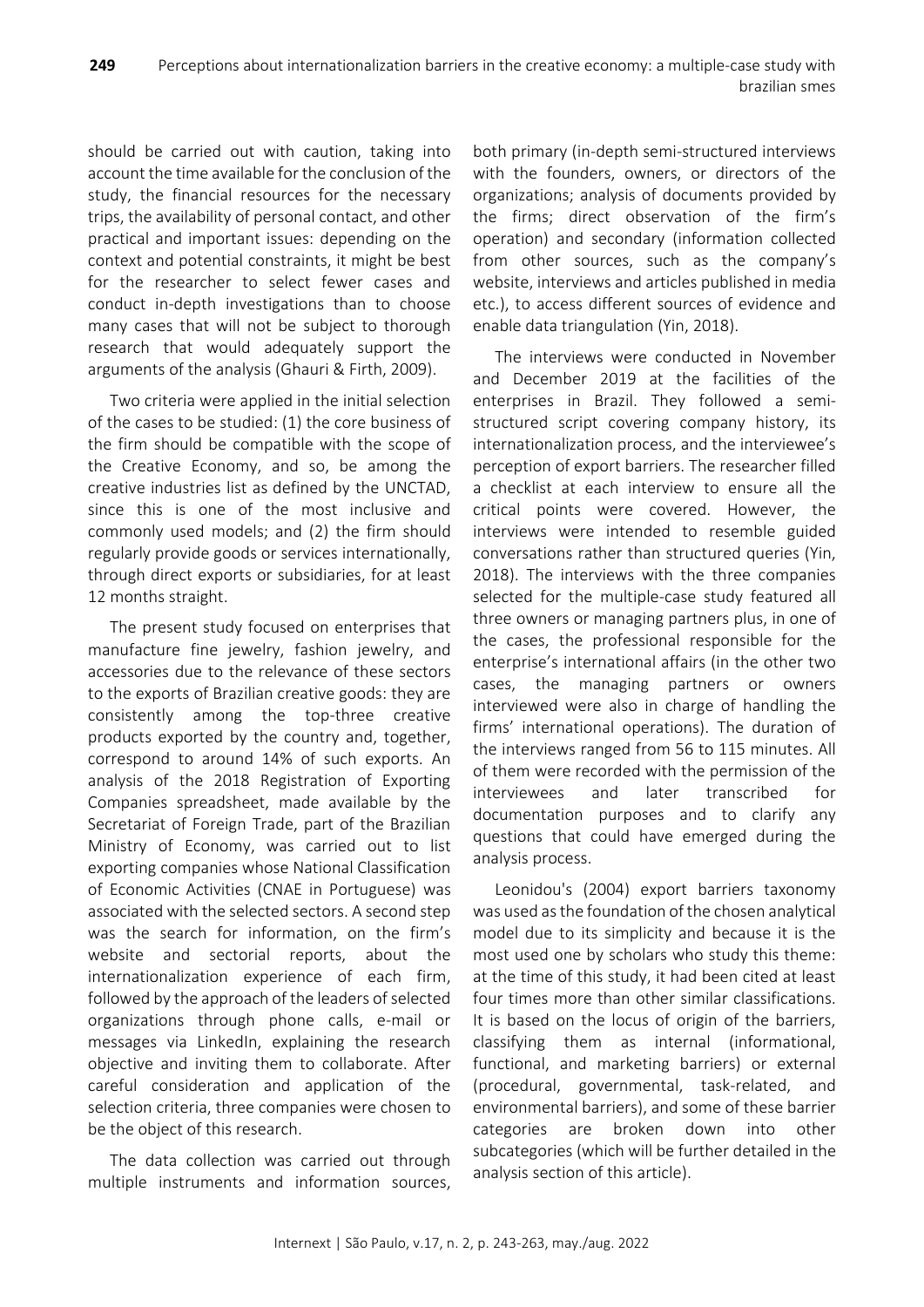The analysis of the cases was carried out in two stages. In the first one, each case was analyzed individually (within-case analysis), and this consisted of a three-step process according to the suggestion of Ghauri and Firth (2009): firstly, the cases were organized in chronological order (storytelling); next, data were filtered, processed, rearranged and analyzed in light of the chosen analytical model, and the ATLAS.ti software was used for coding and analyzing the interviews; finally, evidence was collected and attributed to different categories (types of barriers), according to the analytical model, and then systematized in tables and charts to facilitate visualization. This process was indispensable for the researcher to conduct the proposed four-level classification (absent, weak, moderate, or strong) of the intensity of each one of the barriers identified, based on the interviewees' perception, according to the pieces of information documented and other sources of evidence collected. After these individual analyses were completed, the second stage involved a cross-case analysisto compare the cases from different perspectives to observe similarities and differences, looking for potential patterns.

# DESCRIPTION AND ANALYSIS OF INDIVIDUAL CASES (WITHIN-CASE ANALYSIS)

Case 1: Sobral Design

Sobral Design produces and commercializes items made from polyester resin, especially fashion jewelry, accessories, and decorative objects. The firm was founded in the late 1960s, when the couple Carlos Sobral and Rita Sobral, inspired by the hippie movement, started producing and selling artisanal fashion items. However, it was not until 1976 that Carlos Sobral first learned about polyester resin. The couple's business started to grow, at first only in Brazil and then overseas, where it became prestigious and received various international awards. After having to adapt to many economic and competitive scenarios, in 2020 Sobral Design had a company-owned production facility in the state of Rio de Janeiro, plus 21 points of sale all over Brazil, which include companyowned and franchised stores, and three companyowned stores in France, in addition to online stores in both countries.

Sobral Design's internationalization process started in 1982, when Carlos Sobral traveled to Paris and closed a distribution deal with Marc Labat Difusion, a wholesale firm that began to commercialize Sobral's pieces to retailers, mainly in Europe. Sobral Design reached its internationalization peak in 1988, when the company's exports amounted to USD 1 million. However, the increased competition of Asian products led to a decrease in exports during the 1990s, which forced the firm to change its strategic positioning, ending its partnership with Marc Labat, and opening its first company-owned wholesale store in Paris, in 2001.

After adopting a more artistic approach, embracing authorship, and showcasing their product at international fine jewelry and fashion jewelry fairs, Sobral soon drew attention to the company's creations, receiving many *Etoile de Mode* awards at the main international trade show dedicated to jewelry and luxury accessories, the *Éclat de Mode Bijorhca Paris*. Sobral was also invited to showcase its creations in one of the Louvre's wings and, in 2008, to create accessories for the Spring/Summer season of *Maison Karl Lagerfeld* fashion show at the Paris Fashion Week. In 2011, the enterprise took part in the New York Fashion Week and was selected as a finalist in the *WGSN Global Fashion Awards*.

Aiming to make the most of the attention and recognition his company had received, Carlos Sobral expanded the company's operation in 2009, opening wholesale stores in New York, Paris, and Heidelberg, Germany. Nonetheless, being wellknown did not make the firm successful, and amidst disagreements with partners and operational problems, the stores in Germany and the United States were soon closed.

At the beginning of 2020, Sobral Design maintained its overseas operations only in Paris, where the company has, in addition to its online shop, two retail stores, and one wholesale outlet, from where its creations reach customers all over France and other European countries, as also as from other continents. The exports, which once represented 80% of the firm's annual revenue,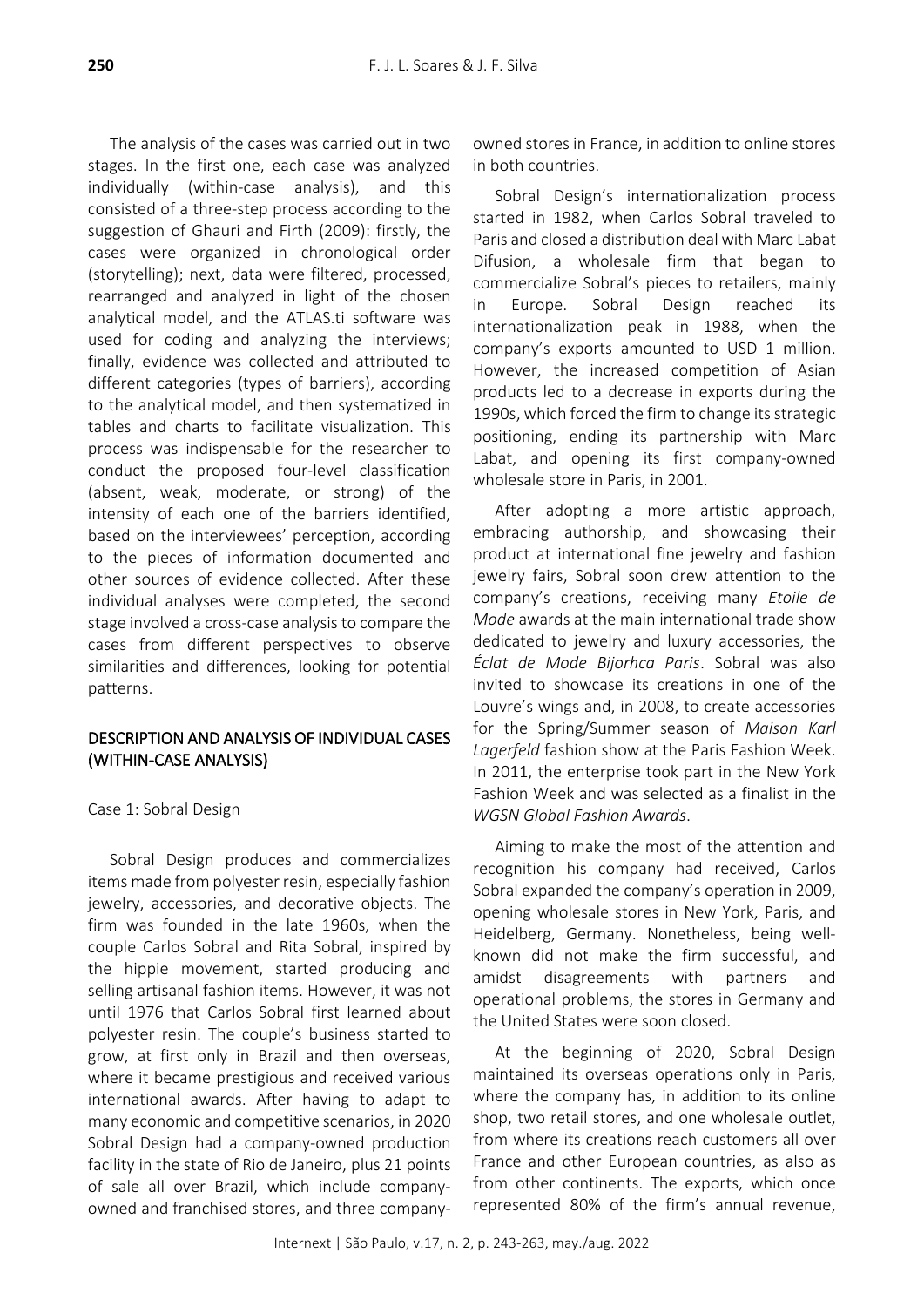currently account for around 15% of the firm's revenue, reflecting a strategic move to prioritize retail and company-owned stores, reducing dependency on large wholesale volumes.

Regarding internationalization barriers, there is a clear predominance of internal barriers, as perceived and expressed by the firm's owner himself. Of them, it is worth mentioning the functional barriers, derived mainly from limited company-owned financial resources, which, associated with a conservative financial perspective (characterized by the aversion to external financing), hinder the expansion of this firm's operation through their company-owned retail stores. Additionally, the profit from overseas is used to sustain Brazilian operations, limiting capital abroad and hindering international expansion. Functional barriers resulting from the scarcity of financial resources also elevates another internal barrier, namely, the informational barrier, once it becomes harder to hire external professionals or specialized consulting teams to map market opportunities and to elaborate a more structured project focused on international expansion via franchises, after a frustrating attempt in Heidelberg, Germany. The functional barrier derived from limited human resources also hinders international expansion. Considering the worrying economic scenario observed in the last years both in Brazil and in France, the company's leadership has been devoted to surviving economic and financial hardships, putting off their plans to expand their operation. At the same time, the reduced international team, whose focus has been on operating the existing stores, does not seem to have the capabilities required to explore new market opportunities or develop solid expansion plans. Another functional barrier observed in this case results from difficulties to expand production capacity, due to the highly artisanal manufacturing process, which is inherent to the premium approach that is part of the company's differentiation strategy.

Concerning internationalization barriers related to marketing, the only ones that seem to be relevant, to a certain extent, regard the company's inability to compete in price with Asian producers, as well as the difficulty to obtain reliable representation in some countries(which ultimately led to the closing of the operation in the United States, and probably makes the selection of potential partners for the international expansion more difficult and slower).

Regarding external barriers, perceived as of moderate intensity were the task-related barriers (e.g., strong competition in international markets) and environmental barriers, which derived from economic aspects (e.g., deteriorated international economic conditions) and from political-legal conditions (e.g., instability due to the Paris terrorist attacks). The remaining external barriers have been perceived as being of weak intensity (i.e., procedural or sociocultural barriers) or even absent (i.e., governmental barriers). Although some complaints were noted regarding bureaucracy and related transaction costs in the company's internationalization process, procedural barriers have also lost some of their perceived intensity after decades of exporting their products.

# Case 2: Antonio Bernardo

Named after its founder and managing partner, Antonio Bernardo, the company produces and commercializes jewelry made from noble metals, especially gold and silver, eventually adorned with precious stones. Their pieces are characterized by their creative design and a certain lightness in terms of style. Several pieces have received important Brazilian and international design awards.

Antonio Bernardo designed his first ring in 1969 and never stopped creating since then, initially using third parties to produce his designs, later producing himself at home. At first years his pieces were sold to friends, but the increasing success of his creations enabled the opening of his first store in 1981 and of his studio two years later. In the following years, other own stores were opened in the wealthiest neighborhoods in Rio de Janeiro, then in São Paulo, and later in other Brazilian states, in partnership with local entrepreneurs, reaching up to eighteen stores in Brazil, not all of them successful: celebrating 51 years since the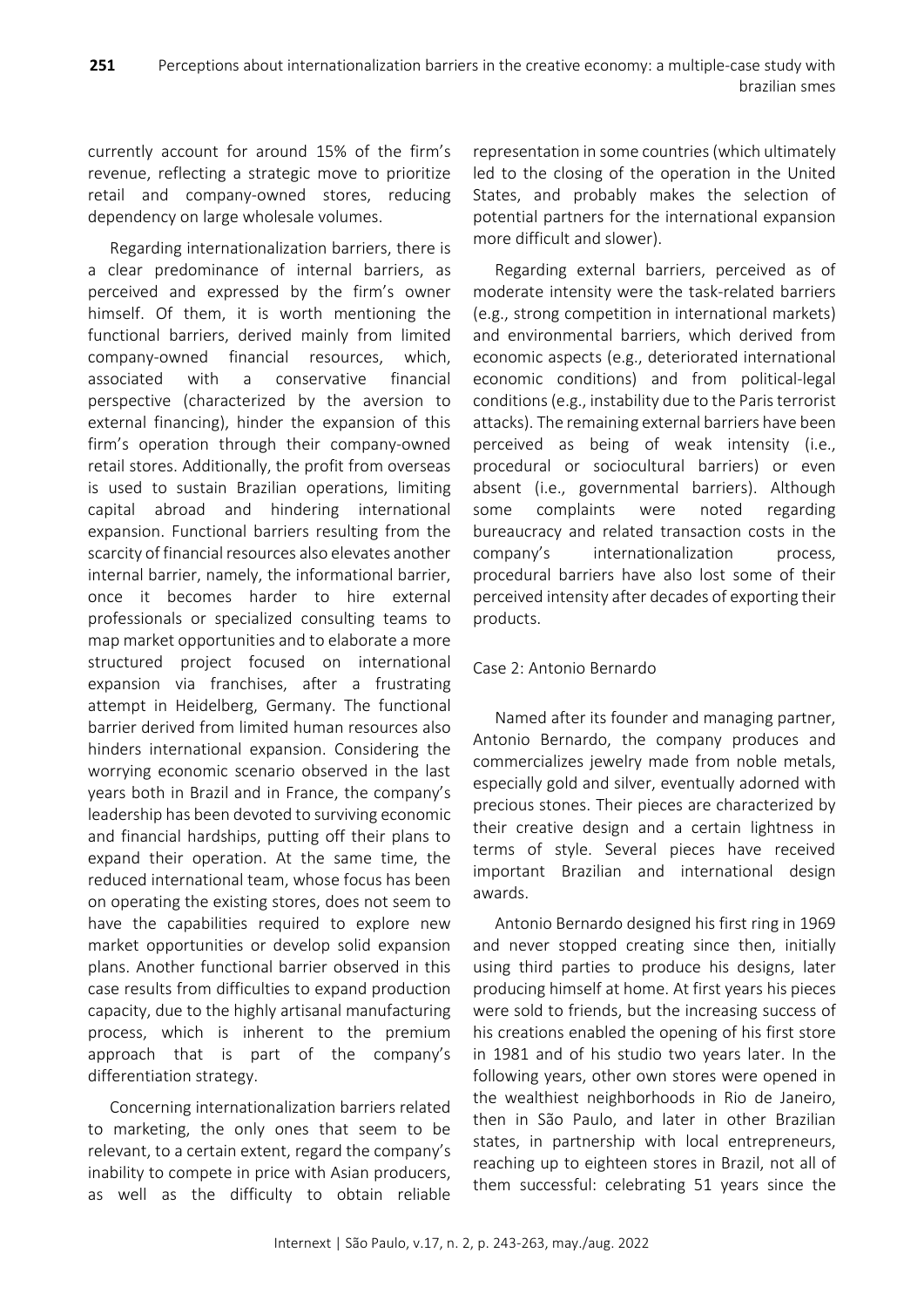design his first ring, in 2020 Antonio Bernardo had eleven stores in eight Brazilian cities, and his pieces were also sold internationally by partner galleries and jewelry stores in 18 cities of ten different countries.

Although having frequently heard clients saying how much people had been interested in his jewelry when they wore his pieces abroad, the entrepreneur postponed his entrance into international markets until 2003, when he decided to take part in the Baselworld Watch and Jewellery Fair, the most famous event of luxurious jewels in the world, held for over a century in Basel, Switzerland. In the year after that, two of his rings were awarded one of the most prestigious recognitions in his industry, the iF Product Design Award. Since then, other seven of Bernardo's creations have been honored with the same prestigious award, besides other relevant international recognitions such as the Red Dot Design Award in 2004 and 2010, the International Jewellery London in 2004, and the Inhorgenta Awards in 2011.

Motivated by the visibility and prestige obtained by his brand abroad, the entrepreneur started to attend the leading design and jewelry fairs and events in the United States and Europe. In these events, he met many international peers and became a part of a creative and valuable network, which helped him identify ideal partners to represent his brand abroad, mainly at high-profile jewelry stores or art galleries. Antonio Bernardo currently commercializes his pieces in eighteen stores in ten countries, including Germany, Austria, Belgium, China/ Hong Kong, Denmark, Spain, the United States, Holland, Japan, and Portugal.

The analysis of the internationalization barriers perceived by the entrepreneur shows a relative balance of internal and external barriers.

Among the internal barriers, marketing barriers stand out, mainly because of the difficulties of improving Antonio Bernardo's brand knowledge abroad, due to the firm's limited financial resources, and the chosen distribution model via nonexclusive representatives, which also deal with limited resources to promote several brands and products. Another marketing barrier with moderate intensity is the enterprise's difficulties in

offering their clients relatively stable prices due to frequent and intense currency fluctuations. Still regarding internal barriers, some functional barriers presented moderate intensity, such as financial and human resources constraints, which hinder more intense penetration of the brand in international markets. Informational barriers and distribution barriers were considered weak, having been attenuated with the help from the solid international network established by the firm during its trajectory.

As to external barriers, economic barriers were considered strong, resulting from currency fluctuations and exchange rate risk, which, in turn, create marketing/ price internal barriers, as aforementioned. Governmental barriers were also considered strong, deriving from the perception that the regulations in force in Brazil make the flow of international goods between this and other countries more complicated and more costly, which affects the interest of potential foreign partners. Sociocultural barriers are perceived as having moderate intensity, mainly due to a nonexplicit prejudice faced by the firm for being from a developing country without tradition in the design and jewelry markets.

## Case 3: Donna Si

Donna Si is a small business that produces and sells semi-jewels made from metallic materials that receive a layer of gold coating, eventually combined with com other materials such as semiprecious stones, pearls, crystals, leather, etc. Run by its owner, the jewelry designer Simone Wagner, Donna Si was a spin-off from another firm, named M.Gold, that she and her husband at the time started in 1997. Having developed proprietary technology to enhance the quality of the gold coating, M.Gold soon conquered loyal customers, initially in Brazil and then abroad. After their divorce, the couple agreed to share the brand M.Gold: her ex-husband kept using it in the Brazilian market, while Simone used it for exports until the creation of her brand, Donna Si, in 2012.

The internationalization of the business occurred only five years after the creation of M.Gold. Believing that her semi-jewels had the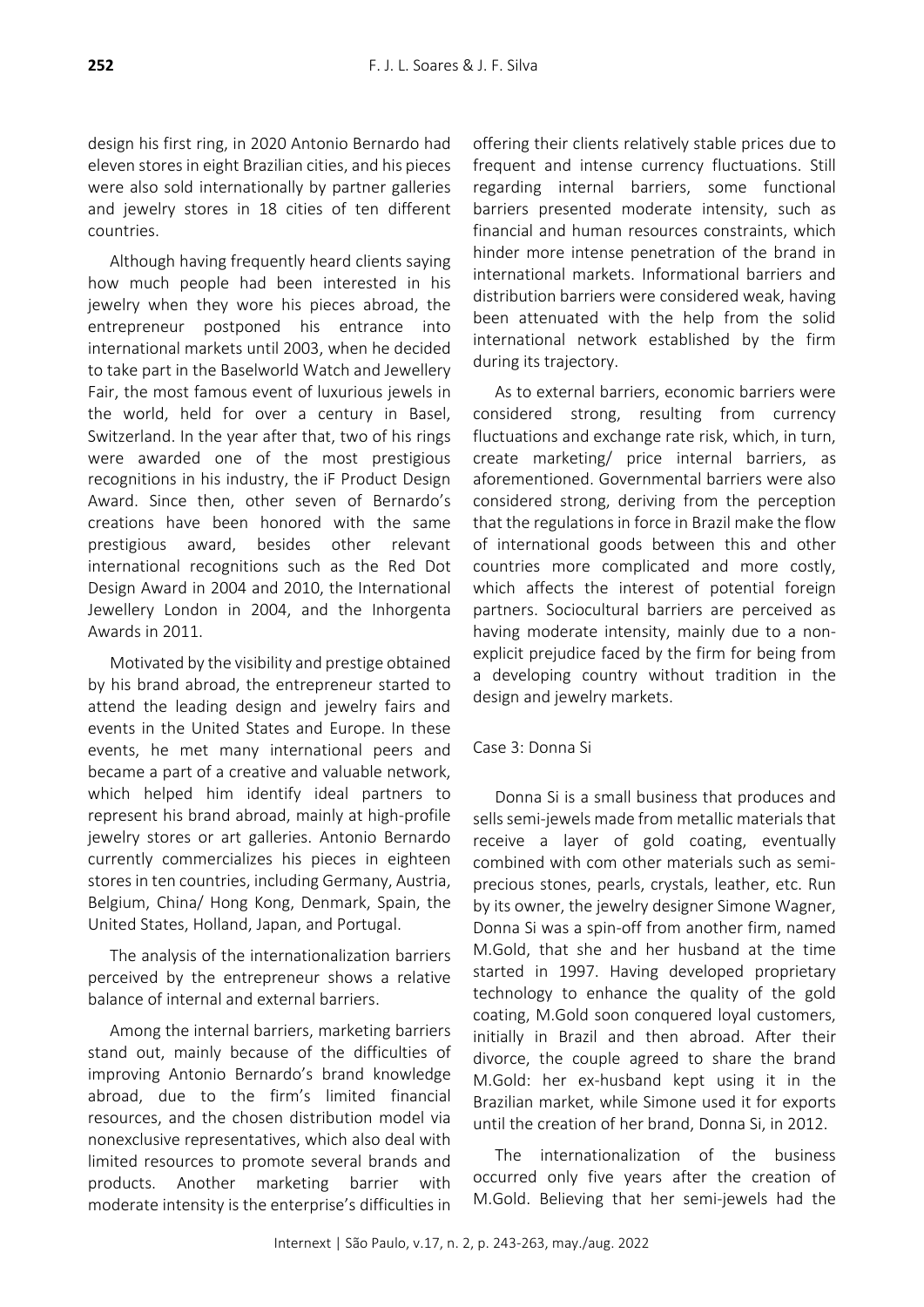potential to enter the international market, in May 2002 the entrepreneur showcased her creations at the Accessories The Show NY, one of the biggest international fairs in the sector. Even though most of the participants knew extraordinarily little about gold coating, her debut as an international designer exceeded all expectations, motivating Wagner to incorporate this fair into the firm's official calendar. Additionally, she started to showcase her creations in other international fairs, first in North America (Coterie Trade Show; Jewelers International Showcase Miami, among others), then in Europe (*Bijorhca Paris*, *Bisutex Madrid*, among others) and in Asia (Hong Kong Jewellery & Gem Fair, in addition to other events in Japan).

After nearly two decades of exporting, the entrepreneur has a solid customer portfolio that allows her to select the international fairs she wishes to participate in, besides developing custom-made pieces and collections for some of these clients, mostly retail chains and outlets. The company promotes its designs on social media (e.g., Instagram), besides having an e-commerce platform focused on international customers: the access is limited to registered clients, all content is presented only in English, and its domain is the internationally known ".com." The pieces are exported, with the logistic support of FedEx, to nearly twenty countries such as Australia, Austria, Canada, Chile, China, South Korea, Spain, the United States, France, England, Japan, Mexico, Portugal, the Dominican Republic, Czech Republic, etc.

Regarding internationalization barriers perceived, more intensity has been attributed to internal barriers, mainly functional, price/ marketing, and informational barriers. Human resource constraints stand out as functional barriers, since the highly manual production process demands skilled artisans and limits production capacity. Associated with this constraint are financial resources restrictions, typical of small-sized companies, which force the firm to operate with small structures, limiting its capacity to explore new opportunities worldwide. Informational barriers were a strong constraint when the firm started its internationalization, but they were attenuated as it got experience in

exporting. Price barriers are currently perceived as the most relevant by the entrepreneur because of the aggressive competition from Asian suppliers, who forced a substantial decrease in industry prices and margins. Unable to compete with the Asian prices, Donna Si adopted a differentiation strategy, emphasizing the quality of its products and its artisanal work, in addition to creating exclusive collections for selected customers. Regarding other marketing barriers, only logistics is perceived as having moderate intensity, due to the shipping costs. Product barriers were of moderate intensity initially because semi-jewels with gold coating were virtually unknown in most countries. Now, this scenario is different, and, as the firm nearly only works with exports, its products are designed considering the preferences of international customers. Distribution is made directly to foreign retailers, and the business model adopted demands little investment to promote its brand, since its client's customers do not generally detect it.

Regarding external barriers, both task-related and governmental barriers have been perceived as moderate. The former derived essentially from fierce price competition, especially with Asian competitors; these barriers are related to internal barriers regarding price/ marketing. The latter is due to the difficulties imposed by Brazilian regulation and bureaucracy, and by the ineffective support provided by governmental agencies to foster exports.

# CROSS-CASE ANALYSIS

# CHARACTERISTICS OF THE FIRMS AND THEIR INTERNATIONALIZATION PROCESSES

In addition to being typical firms from the Creative Economy, the objects of the present multiple-case study have other aspects in common, such as being all family-led businesses with relevant presence of the founders, who are still in charge of the creative process in the three firms and lead the entire operation in two of them. Moreover, all studied firms can be classified as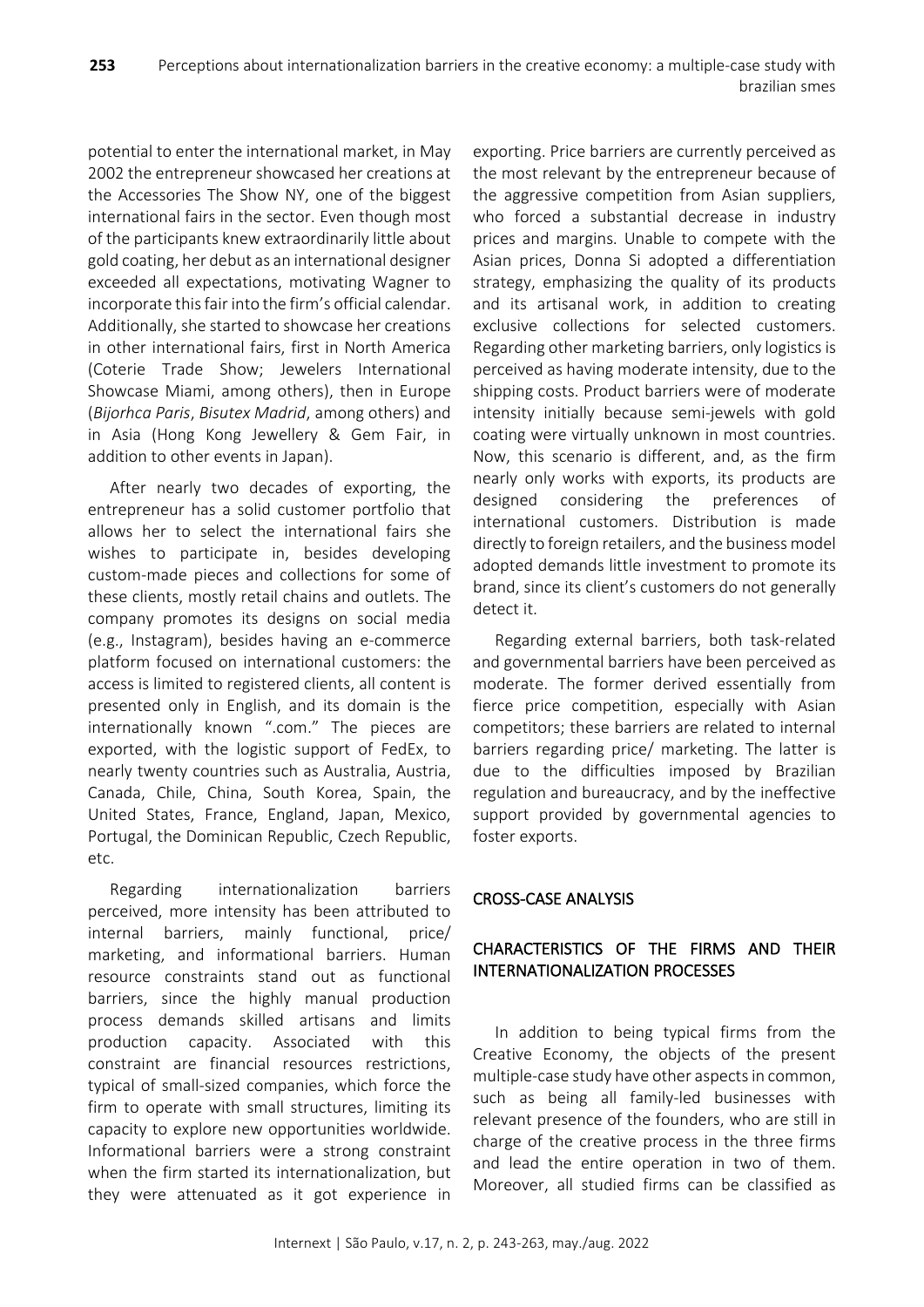small or medium-sized enterprises (SMEs), reached a relatively high pristine status in their segment when it comes to the quality of their products, and have been operating for over two decades (even if under different names, in one of the cases), having successfully overcome various economic cycles.

The presented internationalization processes followed relatively different paths, having been initiated at different maturing stages. The time from the foundation of the business to the initial internationalization stages varies from five years (Donna Si case) to 34 years (Antonio Bernardo case). Sobral Design was the pioneer among the three companies and found its own path over two decades earlier than the other two companies. It can be assumed that all three companies have presented long-lived internationalization trajectories, for they have been exporting their goods for at least 16 years when data was collected. Even though their internationalization processes are long-lived, all firms operate through means that do not demand an elevated level of resource commitment to foreign markets, which facilitates direct exporting of their goods; only one of these companies, Sobral Design, chose to have subsidiaries abroad.

None of the enterprises followed a gradual internationalization process, and all of them came to export to more than one foreign country within the first years of their internationalization trajectories. All three companies initiated their internationalization process in Europe or North America, culturally distant regions from the Brazilian market. The initial market selection seems to have followed intuitive criteria both in the case of Sobral Design (whose owner decided to explore

the French market because that country is famous for its fashion) and in the case of Donna Si (whose owner decided to initiate the company's internationalization path in the United States because New York hosts one of the most important international fashion jewelry and accessories fair). Differently, in the case of Antonio Bernardo, market opportunities were identified because of the international awards and recognition that the designer received for his work. The subsequent entry into other markets does not seem to have been carefully planned out by any of the studied companies either, resulting more from market opportunities that emerged from the fairs and events held and as their networks abroad expanded over the years.

Establishing a solid network overseas was fundamental for the internationalization processes of the three firms, facilitating the identification of potential partners to represent and distribute their products. Taking part in renowned international fairs and events in their respective market segments was also beneficial to all three internationalization trajectories studied, allowing them to showcase their products, map potential interest from different markets, and expand their international network. It is also worth noting the impulse given by international awards in the internationalization trajectories of the cases studied, increasing the perceived value of their creations and giving them more visibility in the international market.

Table 1 summarizes some of the basic characteristics of the firms analyzed and of their internationalization processes: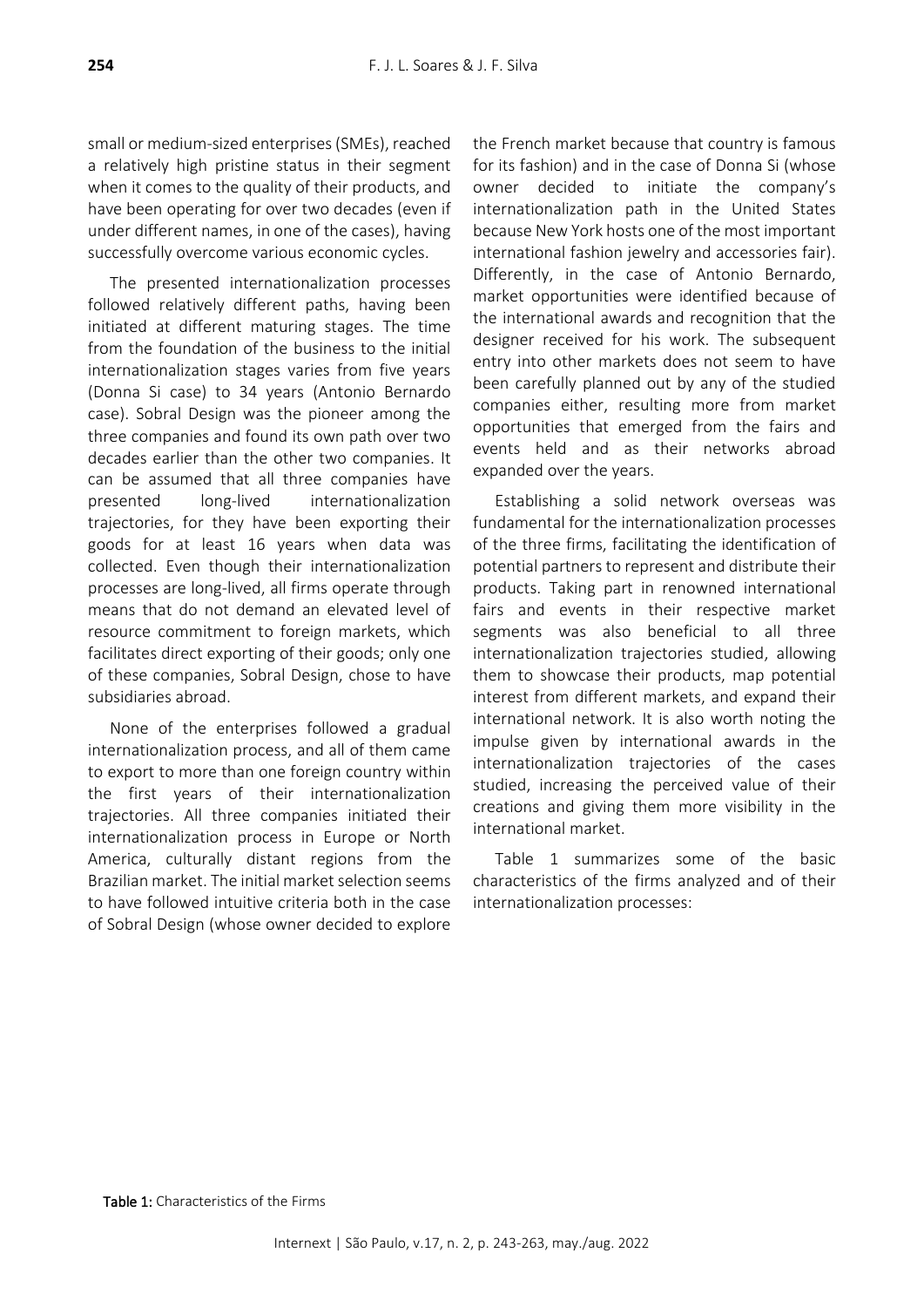|                                                     | Sobral Design                            | Antonio Bernardo   | Donna Si                            |  |
|-----------------------------------------------------|------------------------------------------|--------------------|-------------------------------------|--|
| Main products                                       | Fashion accessories and<br>décor objects | Fine Jewelry       | Semi-fine Jewelry<br>(gold coating) |  |
| Founder(s)                                          | Carlos and Rita Sobral                   | Antonio B. Hermann | Simone Wagner                       |  |
| Current firm leader                                 | Daniel Sobral                            | Antonio B. Hermann | Simone Wagner                       |  |
| Current creative director                           | Carlos Sobral                            | Antonio B. Hermann | Simone Wagner                       |  |
| Annual revenue                                      | BRL 15 million                           | N.D.               | <b>BRL 2 million</b>                |  |
| Number of employees                                 | 100-120                                  |                    | 6                                   |  |
| Firm size                                           | Medium                                   | Medium             | Micro/ Small                        |  |
| Year of foundation                                  | 1970                                     | 1969               | 1997                                |  |
| Year and country of $1st$<br>internationalization   | 1982<br>(France)                         |                    | 2002<br>(USA)                       |  |
| Main international market                           | France                                   |                    | Spain                               |  |
| Number of export destination<br>countries           | ~5                                       | 10                 | $^{\sim}20$                         |  |
| Number of countries with<br>physical points of sale | $\mathbf{1}$                             | 0                  | 0                                   |  |
| % exported/ total revenue<br>10-15%                 |                                          | 5%                 | 98%                                 |  |

Source: Prepared by the authors, 2021.

## INTERNATIONALIZATION BARRIERS PERCEPTION BY THE ANALYZED FIRMS

Table 2 presents a comparison of the perceptions of the firms studied about their internationalization barriers, grouped as per Leonidou's (2004) taxonomy:

| <b>Types of Barriers</b> |               | Sobral Design   | Antonio Bernardo | Donna Si |          |
|--------------------------|---------------|-----------------|------------------|----------|----------|
|                          | Informational |                 | Moderate         | Weak     | Moderate |
| Internal                 | Functional    |                 | Strong           | Moderate | Strong   |
|                          | Marketing     | Product         | Weak             | Absent   | Weak     |
|                          |               | Price           | Moderate         | Moderate | Strong   |
|                          |               | Distribution    | Moderate         | Weak     | Weak     |
|                          |               | Logistics       | Absent           | Absent   | Moderate |
|                          |               | Promotion       | Absent           | Strong   | Weak     |
|                          | Procedural    |                 | Weak             | Weak     | Weak     |
| External                 | Governmental  |                 | Absent           | Strong   | Moderate |
|                          | Task-related  |                 | Moderate         | Absent   | Moderate |
|                          | Environmental | Economic        | Moderate         | Strong   | Weak     |
|                          |               | Political-legal | Moderate         | Absent   | Weak     |
|                          |               | Sociocultural   | Weak             | Moderate | Weak     |

Table 2: Comparison of Internationalization Barriers Perceptions

Source: Prepared by the authors, 2021.

It is possible to state that the leaders of these firms perceive internal barriers as having more relevance and impact than external barriers. Among the internal barriers, functional and price barriers stand out. A possible explanation for this is that, for being SMEs, the firms studied endured scarcity in terms of resources, a fact that, in addition to originating the main internal barriers mentioned (such as a lack of financial resources to hire external consultancy firms to map market opportunities abroad, the lack of skilled human resources to prospect new markets, the lack of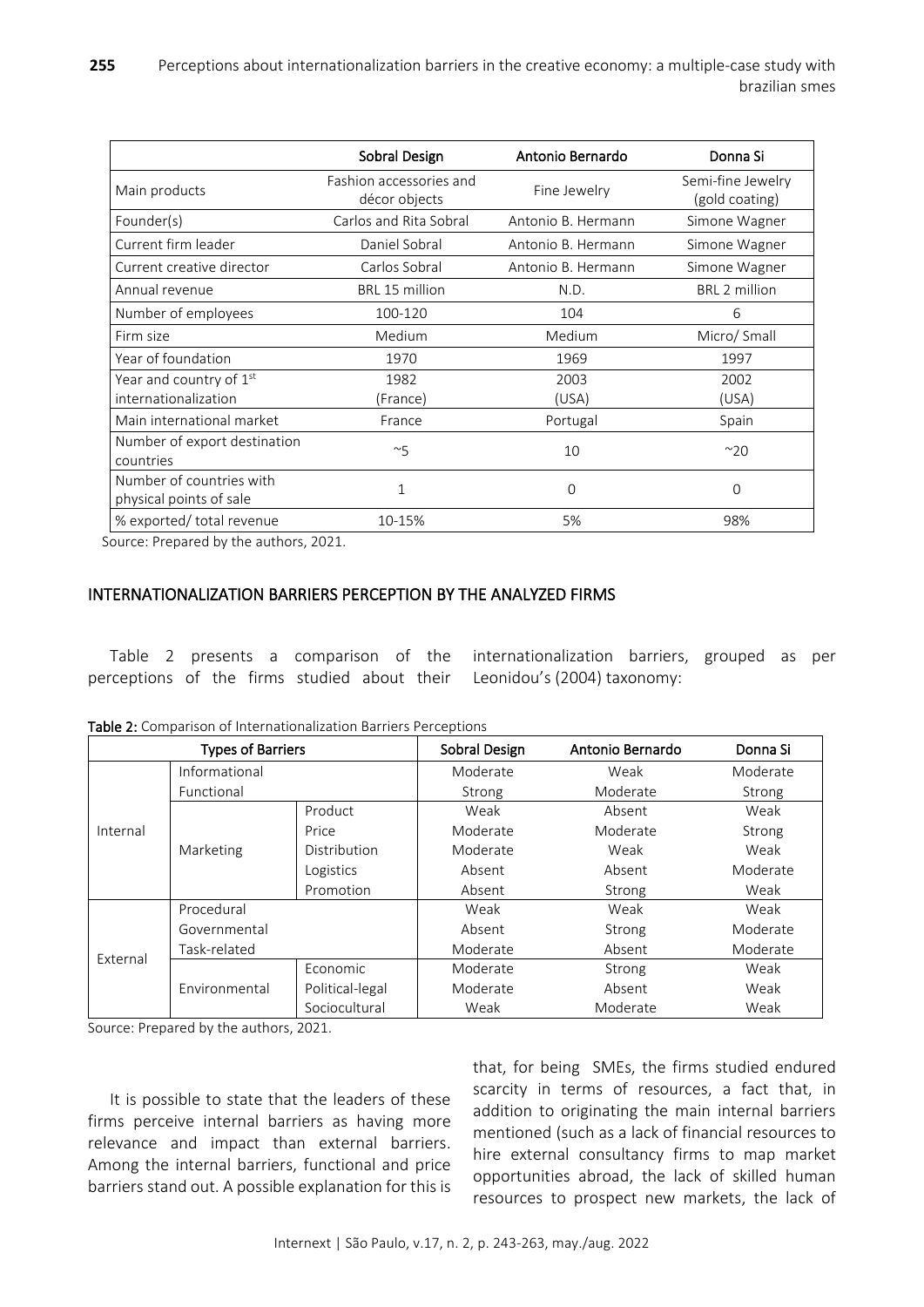modern productive resources that provide greater efficiency and lower costs, etc.), makes it more difficult for the firms to deal with external barriers imposed by governments, competitors and other actors, both in Brazil and abroad (such as bureaucracy, complex laws, unfavorable regulatory conditions, exchange rate risk, etc.).

Among the external barriers, the firms analyzed in the present study perceived economic barriers as the most critical ones, usually associated with the currency risk, as also as governmental barriers, mainly regarding insufficient export incentives and unfavorable regulatory conditions. This suggests the necessity to update the current legal and regulatory framework to facilitate the international goods flow in Brazil. It is also essential to reconsider current export incentive programs to increase efficiency and pragmatism.

A relevant and maybe surprising finding of the present study was that, according to the perceptions of the analyzed firms, export barriers related to product and sociocultural aspects are not relevant. Even though attractiveness and the value perception of creative goods are directly connected to subjective criteria such as originality and beauty, which, in turn, are influenced by sociocultural characteristics of each place, the enterprises studied did not need to adjust their creations to satisfy different preferences worldwide. It is possible to say that the success of the creative goods they export derives from their original features, becoming more valued precisely because they are unusual and stand out from what commonly is available in these markets.

# **CONCLUSION**

By addressing the research question ("how do the leaders of Brazilian firms in the Creative Economy perceive the internationalization barriers?"), the present study aims to bring an innovative approach to the theme, analyzing it from the perspective of SMEs from creative industries of a developing economy, differently from most of the existing literature, which involved large manufacturers based in developed countries.

The study showed that internal barriers, mainly those functional- and price-related, are perceived as the most relevant by the analyzed firms.

The perceived preponderance of internal barriers to internationalization is compatible with a survey conducted by the Organization for Economic Cooperation and Development (OECD, 2009) based on eighteen studies involving SMEs from fifteen countries. This predominance of the internal barriers occurred across the various industries analyzed, from most traditional ones to technology-related industries, such as software development (OECD, 2009). This suggests that, despite the particularities that Brazilian firms of the Creative Economy may have, their main internationalization barriers are probably more related to their size and, consequently, to resource constraints.

Having creativity as the most relevant factor for the value perception of their goods (Oliveira et al., 2013), the analyzed firms fundamentally depend on the creative talent of their founders and on the specific skills of their artisans, something difficult to replicate. Additionally, the firms face perceptible restrictions on financial resources, a scenario familiar to most small and medium-sized companies typical of the sector. Those difficulties restrict their production capacity and limit their sales and marketing capabilities, creating functional barriers that may hinder their internationalization.

On the other hand, the intangibility of creativity, mixed with cultural characteristics from Brazil reflected in their creative products, adds value to them and provides a competitive advantage (Reis, 2008), which allows the studied firms to adopt a differentiation strategy for their products to conquer markets and circumvent price-related barriers.

The influence of international experience on reducing the perceived intensity of some barriers, mainly external, like the procedural ones, is evident in the analyzed cases, aligned with the literature (Silva & Rocha, 2001). This happens because experience in external markets fosters learning and creates a knowledge reservoir the firm can access (Kahiya, 2018). Similarly, we found evidence in the cases of the relevance of business networks for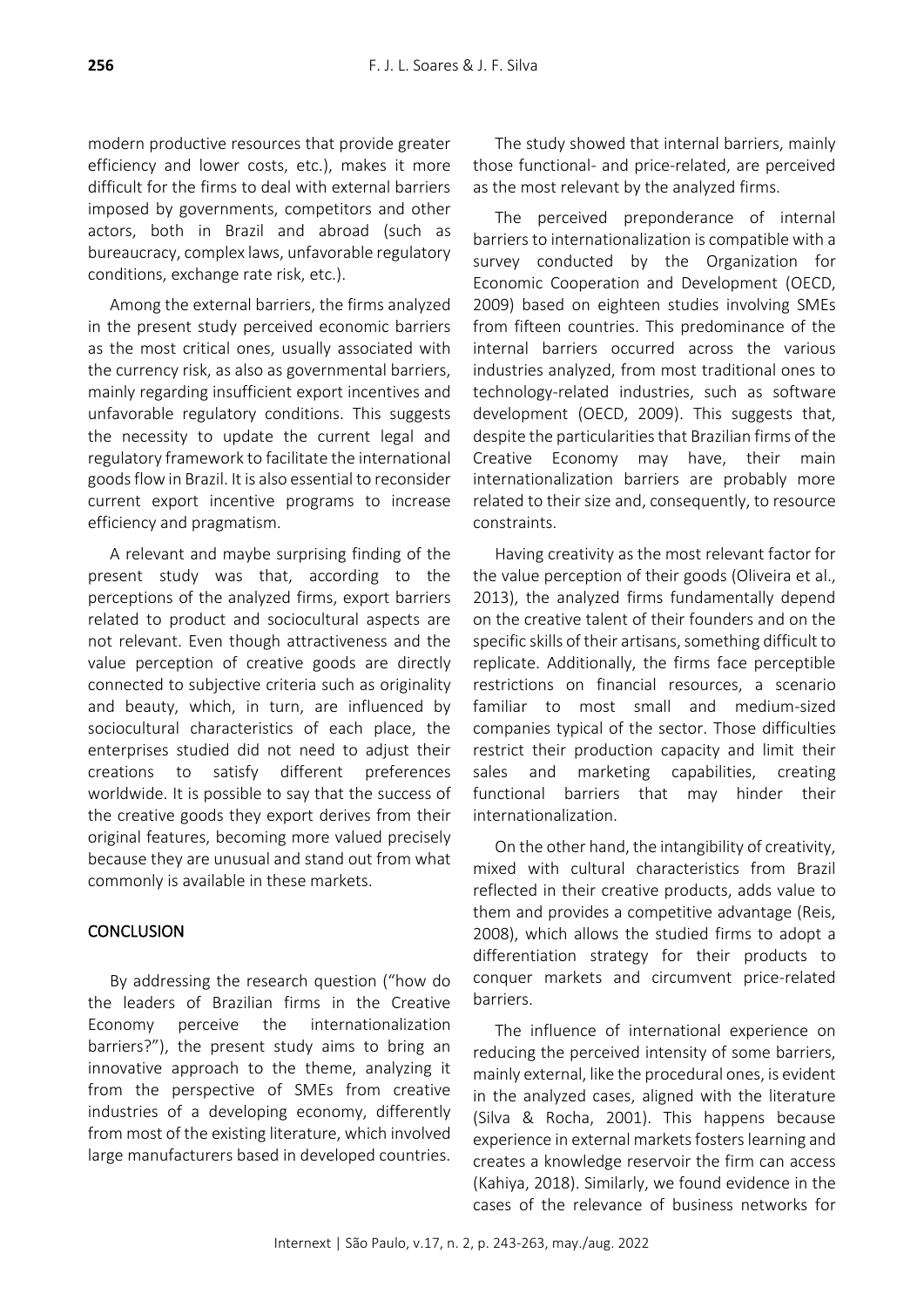overcoming barriers to internationalization, which is also in line with the literature (Sincovicks et al., 2018).

Besides the academic contribution, managers at creative companies may also benefit from this study. They are urged to prioritize the development of internal capabilities, mainly production and human resources, to overcome the internal and external barriers that hinder the internationalization of the companies they manage. Hopefully, this study also contributes to improving public policies by suggesting that incentive programs to foster exports in creative sectors should focus on reducing bureaucracy and providing more practical support to enterprises, mainly during their initial stages of internationalization.

Future research may focus on similar case studies with firms from several creative industries, including exporters of creative services, which might identify barriers common to the Creative Economy as a whole and distinguish them from those specific to a particular sector. Comparing firms of a same creative sector but from different countries may also provide interesting insights into the influence on barriers perceptions due to public policies or institutional factors related to their country of origin. Analyzing the influence of the support given to companies by their networks to overcome internationalization barriers is also an approach that could produce exciting studies on the theme. Finally, it is suggested to evaluate the impact of the barriers on the internationalization process of firms from creative industries, including export performance, market selection, entry mode, etc.

# **REFERENCES**

Al‐Hyari, K., Al‐Weshah, G., & Alnsour, M. (2012). Barriers to internationalisation in SMEs: Evidence from Jordan. *Marketing Intelligence & Planning, 30*(2), 188–211. <https://doi.org/10.1108/02634501211211975>

Altıntaş, M. H., Tokol, T., & Harcar, T. (2007). The effects of export barriers on perceived export performance: An empirical research on SMEs in Turkey. *EuroMed Journal of Business, 2*(1), 36–56. <https://doi.org/10.1108/14502190710749947>

Arteaga-Ortíz, J., & Fernández-Ortíz, R. (2010). Why don't we use the same export barrier measurement scale? An empirical analysis in smalland medium-sized enterprises. *Journal of Small Business Management, 48*(3), 395–420. [https://doi.org/10.1111/j.1540-](https://doi.org/10.1111/j.1540-627X.2010.00300.x) [627X.2010.00300.x](https://doi.org/10.1111/j.1540-627X.2010.00300.x)

Austrália (1994). *Creative Nation: Commonwealth cultural policy*. Retrieved from <https://apo.org.au/node/29704>

Banks, M., & Hesmondhalgh, D. (2009). Looking for work in creative industries policy. *International Journal of Cultural Policy, 15*(4), 415–430. <https://doi.org/10.1080/10286630902923323>

Baum, M., Schwens, C., & Kabst, R. (2013). International as opposed to domestic new venturing: The moderating role of perceived barriers to internationalization. *International Small Business Journal: Researching Entrepreneurship, 31*(5), 536–562.

<https://doi.org/10.1177/0266242611428343>

Bjarnason, A., Marshall, D., & Eyjólfsson, E. B. (2015). Export barriers and problems associated with exporting Icelandic marine products under conditions of export or die*. Journal of International Food & Agribusiness Marketing, 27*(4), 290–310. <https://doi.org/10.1080/08974438.2014.940121>

Boehe, D. (2013). Collaborate at home to win abroad: How does access to local network resources influence export behavior? *Journal of Small Business Management, 51*(2), 167–182. <https://doi.org/10.1111/jsbm.12013>

Cahen, F. R., Lahiri, S., & Borini, F. M. (2016). Managerial perceptions of barriers to internationalization: An examination of Brazil's new technology-based firms. *Journal of Business Research, 69*(6), 1973–1979. <https://doi.org/10.1016/j.jbusres.2015.10.143>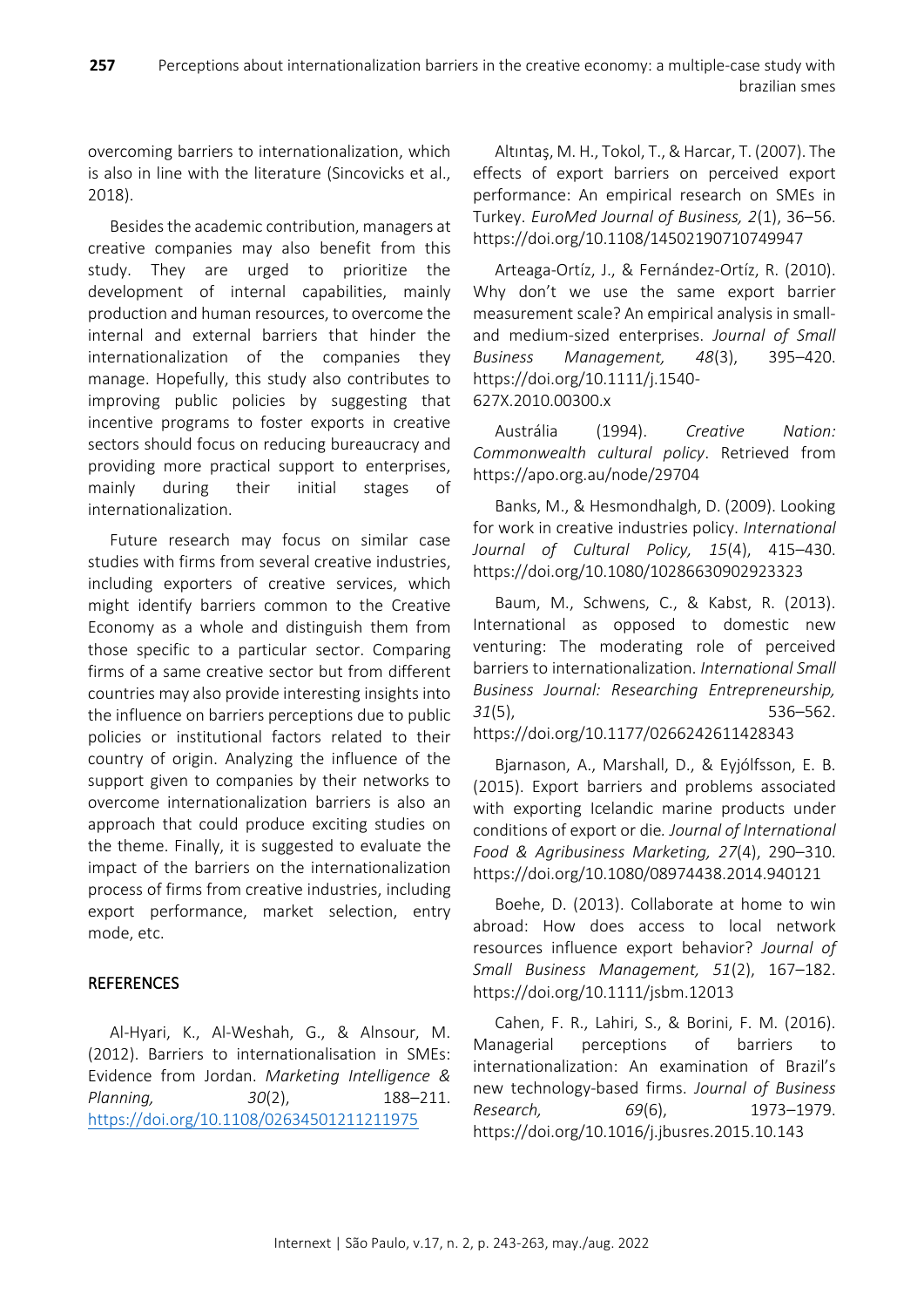Cardoza, G., Fornes, G., Farber, V., Gonzalez Duarte, R., & Ruiz Gutierrez, J. (2016). Barriers and public policies affecting the international expansion of Latin American SMEs: Evidence from Brazil, Colombia, and Peru. *Journal of Business Research, 69*(6), 2030–2039. <https://doi.org/10.1016/j.jbusres.2015.10.148>

Chandra, A., Paul, J., & Chavan, M. (2020). Internationalization barriers of SMEs from developing countries: a review and research agenda. *International Journal of Entrepreneurial Behavior & Research, 26*(6), 1281–1310. <https://doi.org/10.1108/IJEBR-03-2020-0167>

De-Miguel-Molina, B., Hervas-Oliver, J.-L., Boix, R., & De-Miguel-Molina, M. (2012). The importance of creative industry agglomerations in explaining the wealth of European regions. *European Planning Studies, 20*(8), 1263–1280. <https://doi.org/10.1080/09654313.2012.680579>

Dean, D. L., Mengüç, B., & Myers, C. P. (2000). Revisiting firm characteristics, strategy, and export performance relationship: A survey of the literature and an investigation of New Zealand small manufacturing firms. *Industrial Marketing Management, 29*(5), 461–477. [https://doi.org/10.1016/S0019-8501\(99\)00085-1](https://doi.org/10.1016/S0019-8501(99)00085-1)

Dubina, I. N., Carayannis, E. G., & Campbell, D. F. J. (2012). Creativity economy and a crisis of the economy? Coevolution of knowledge, innovation, and creativity, and of the knowledge economy and knowledge society. *Journal of the Knowledge Economy, 3*(1), 1–24. <https://doi.org/10.1007/s13132-011-0042-y>

FIRJAN - Federação das Indústrias do Estado do Rio de Janeiro. (2019). *Mapeamento da indústria criativa no Brasil [Mapping of the creative industry in Brazil]*. Rio de Janeiro. Retrieved from [https://www.firjan.com.br/economiacriativa/dow](https://www.firjan.com.br/economiacriativa/downloads/MapeamentoIndustriaCriativa.pdf) [nloads/MapeamentoIndustriaCriativa.pdf](https://www.firjan.com.br/economiacriativa/downloads/MapeamentoIndustriaCriativa.pdf)

Florida, R. (2004). *The rise of the creative class: And how it's transforming work, leisure, community and everyday life*. New York: Basic Books.

Ghauri, P. N., & Firth, R. (2009). The formalization of case study research in international business. *Der Markt, 48*(1–2), 29–40. <https://doi.org/10.1007/s12642-009-0003-1>

Hartley, J. (2005). *Creative industries*. (J. Hartley, Ed.). New Jersey: Wiley-Blackwell.

Hosseini, S., Fallon, G., Weerakkody, V., & Sivarajah, U. (2019). Cloud computing utilization and mitigation of informational and marketing barriers of the SMEs from the emerging markets: Evidence from Iran and Turkey. *International Journal of Information Management, 46*(April 2018), 54–69.

<https://doi.org/10.1016/j.ijinfomgt.2018.11.011>

Howkins, J. (2001). *The creative economy: How people make money from ideas*. London: Penguin Books.

Hultman, M., Iveson, A., & Oghazi, P. (2021). The information paradox in internationalization: Can ignorance ever be bliss? Evidence from emerging market SME managers. *Journal of Business Research, 131*, 268–277. <https://doi.org/10.1016/j.jbusres.2021.03.043>

Innocenti, N., & Lazzeretti, L. (2019). Do the creative industries support growth and innovation in the wider economy? Industry relatedness and employment growth in Italy. *Industry and Innovation, 26*(10), 1152–1173. <https://doi.org/10.1080/13662716.2018.1561360>

Interbrand. (2021). *Best global brands 2021*. Retrieved from [https://interbrand.com/best](https://interbrand.com/best-global-brands/)[global-brands/](https://interbrand.com/best-global-brands/)

Javalgi, R. G., & Martin, C. L. (2007). Internationalization of services: identifying the building‐blocks for future research. *Journal of Services Marketing, 21*(6), 391–397. <https://doi.org/10.1108/08876040710818886>

José Acedo, F., & Florin, J. (2006). An entrepreneurial cognition perspective on the internationalization of SMEs. *Journal of International Entrepreneurship, 4*(1), 49–67. <https://doi.org/10.1007/s10843-006-0482-9>

Julian, C. C., & Ahmed, Z. U. (2005). The impact of barriers to export on export marketing performance. *Journal of Global Marketing, 19*(1), 71–94. [https://doi.org/10.1300/J042v19n01\\_05](https://doi.org/10.1300/J042v19n01_05)

Kahiya, E. T. (2017). Export barriers as liabilities: near perfect substitutes. *European Business Review, 29*(1), 61–102. <https://doi.org/10.1108/EBR-12-2015-0160>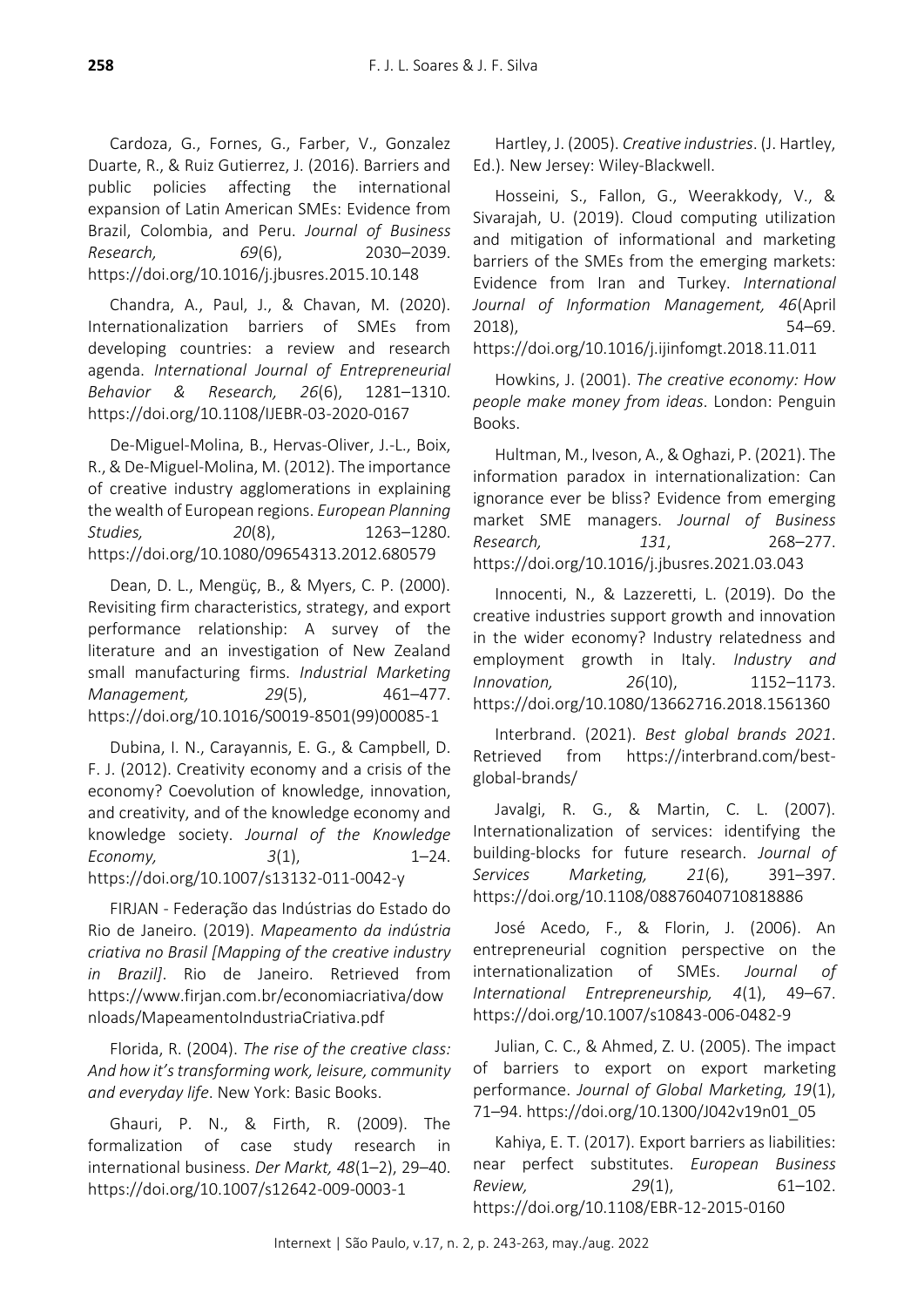Kahiya, E. T. (2018). Five decades of research on export barriers: Review and future directions. *International Business Review, 27*(6), 1172–1188. <https://doi.org/10.1016/j.ibusrev.2018.04.008>

Kahiya, E. T., & Dean, D. (2014). Export performance: Multiple predictors and multiple measures approach. *Asia Pacific Journal of Marketing and Logistics, 26*(3), 378–407. <https://doi.org/10.1108/APJML-11-2012-0119>

Kahiya, E. T., & Dean, D. L. (2016). Export stages and export barriers: Revisiting traditional export development. *Thunderbird International Business Review, 58*(1), 75–89. <https://doi.org/10.1002/tie.21741>

Kahiya, E. T., Dean, D. L., & Heyl, J. (2014). Export barriers in a changing institutional environment: A quasi-longitudinal study of New Zealand's manufacturing exporters. *Journal of International Entrepreneurship, 12*(4), 331–364. <https://doi.org/10.1007/s10843-014-0131-7>

Köksal, M., & Kettaneh, T. (2011). Export problems experienced by high- and lowperforming manufacturing companies: A comparative study. *Asia Pacific Journal of Marketing and Logistics, 23*(1), 108–126. <https://doi.org/10.1108/13555851111100021>

Lazzeretti, L., Capone, F., & Boix, R. (2012). Reasons for clustering of creative industries in Italy and Spain. *European Planning Studies, 20*(8), 1243– 1262.

<https://doi.org/10.1080/09654313.2012.680585>

Leonidou, L. C. (1995a). Empirical assessment on export barriers: Review, assessment and synthesis. *Journal of International Marketing, 3*(1), 29–43.

<https://doi.org/10.1177/1069031X9500300103>

Leonidou, L. C. (1995b). Export barriers: Nonexporters' perceptions. *International Marketing Review, 12*(1), 4–25. <https://doi.org/10.1108/02651339510080070>

Leonidou, L. C. (2004). An analysis of the barriers hindering small business export development. *Journal of Small Business Management, 42*(3), 279–302. [https://doi.org/10.1111/j.1540-](https://doi.org/10.1111/j.1540-627X.2004.00112.x) [627X.2004.00112.x](https://doi.org/10.1111/j.1540-627X.2004.00112.x)

Markusen, A., Wassall, G. H., DeNatale, D., & Cohen, R. (2008). Defining the creative economy: Industry and occupational approaches. *Economic Development Quarterly, 22*(1), 24–45. <https://doi.org/10.1177/0891242407311862>

OECD - Organisation for Economic Co-operation and Development. (2009). *Top Barriers and Drivers to SME Internationalisation* (Vol. 9789264045). OECD. Retrieved from <https://www.oecd.org/cfe/smes/43357832.pdf>

Oliveira, J. M. de, Araujo, B. C. de, & Silva, L. V. (2013). *Panorama da economia criativa no Brasil: Texto para discussão [Creative economy landscape in Brazil: Text for discussion].* Retrieved from [http://repositorio.ipea.gov.br/bitstream/11058/2](http://repositorio.ipea.gov.br/bitstream/11058/2026/1/TD_1880.pdf) [026/1/TD\\_1880.pdf](http://repositorio.ipea.gov.br/bitstream/11058/2026/1/TD_1880.pdf)

Paul, J., Parthasarathy, S., & Gupta, P. (2017). Exporting challenges of SMEs: A review and future research agenda. *Journal of World Business, 52*(3), 327–342.

<https://doi.org/10.1016/j.jwb.2017.01.003>

Pauwels, P., & Matthyssens, P. (2004). The architecture of multiple case study research in international business*.* In *Handbook of Qualitative Research Methods for International Business* (pp. 1–22). Cheltenham, UK: Edward Elgar Publishing. <https://doi.org/10.4337/9781781954331.00020>

Pinho, J. C., & Martins, L. (2010). Exporting barriers: Insights from Portuguese small- and medium-sized exporters and non-exporters. *Journal of International Entrepreneurship*, 8(3), 254–272. [https://doi.org/10.1007/s10843-010-](https://doi.org/10.1007/s10843-010-0046-x) [0046-x](https://doi.org/10.1007/s10843-010-0046-x)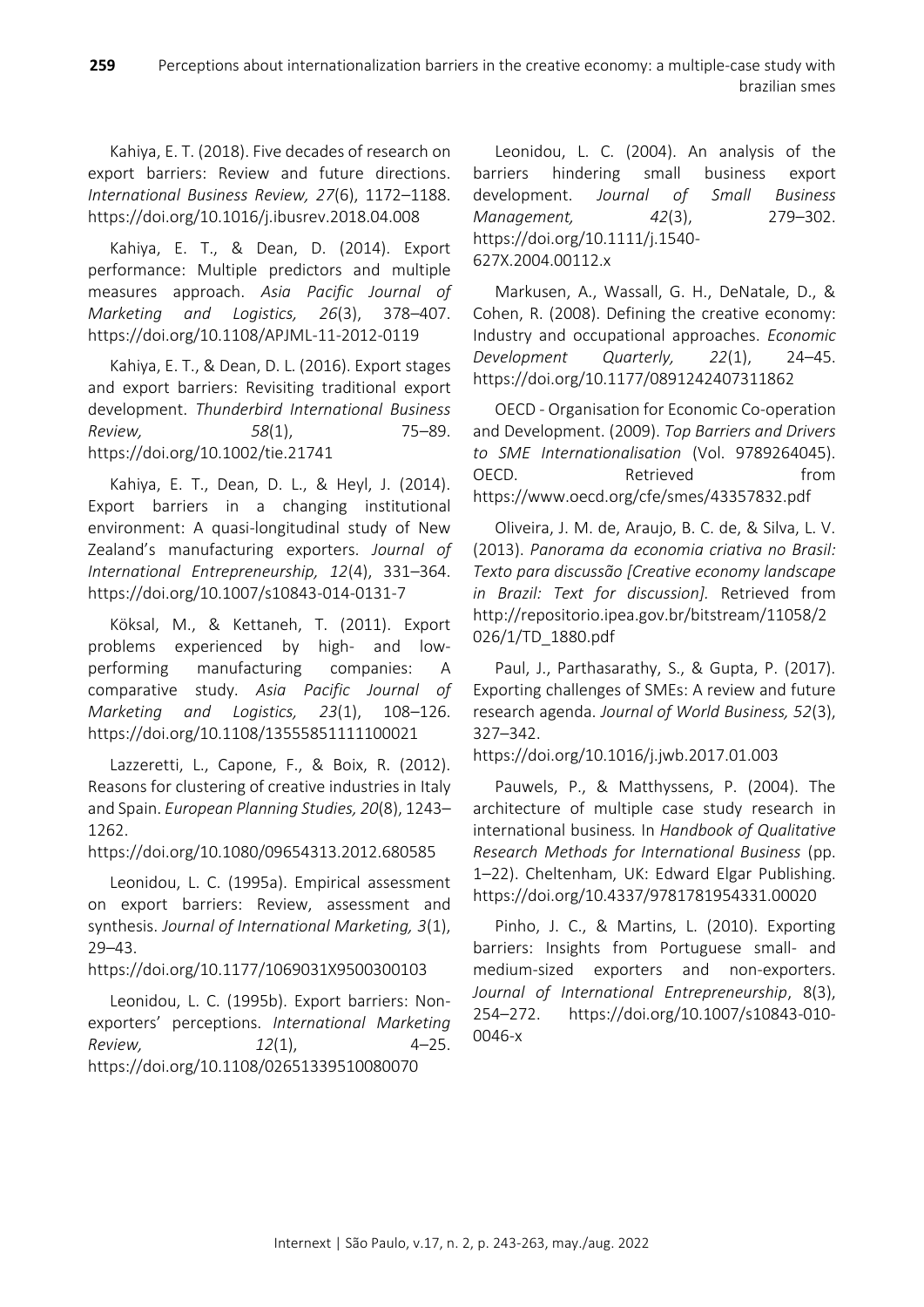Popiel, P. (2017). "Boundaryless" in the creative economy: assessing freelancing on Upwork*. Critical Studies in Media Communication*, 34(3), 220–233. <https://doi.org/10.1080/15295036.2017.1282618>

Reis, A. C. F. (2008). Introduction. In *Creative economy as a development strategy: a view of developing countries* (pp. 14-49). São Paulo: Garimpo de Soluções. Retrieved from [https://garimpodesolucoes.com.br/wp-](https://garimpodesolucoes.com.br/wp-content/uploads/2014/09/EconomiaCriativaIngles.pdf)

[content/uploads/2014/09/EconomiaCriativaIngles](https://garimpodesolucoes.com.br/wp-content/uploads/2014/09/EconomiaCriativaIngles.pdf) [.pdf](https://garimpodesolucoes.com.br/wp-content/uploads/2014/09/EconomiaCriativaIngles.pdf)

Rocha, A. da, Freitas, Y. A., & Silva, J. F. da. (2008). Do perceived export barriers change over time? A longitudinal study of Brazilian exporters of manufactured goods. *Latin American Business Review, 9*(1), 102–128. <https://doi.org/10.1080/10978520802189328>

Shaw, V., & Darroch, J. (2004). Barriers to internationalisation: A study of entrepreneurial new ventures in New Zealand. *Journal of International Entrepreneurship, 2*(4), 327–343. <https://doi.org/10.1007/s10843-004-0146-6>

Silva, J. R., Franco, M., & Magrinho, A. (2016). Empirical investigation of the effects of industry type and firm size on export barriers. *Journal of Business Economics and Management, 17*(6), 1052–1065.

<https://doi.org/10.3846/16111699.2016.1143874>

Silva, P. A. da S., & Rocha, A. da. (2001). Perception of export barriers to Mercosur by Brazilian firms. *International Marketing Review, 18*(6), 589–611.

<https://doi.org/10.1108/EUM0000000006296>

Sinkovics, R. R., Kurt, Y., & Sinkovics, N. (2018). The effect of matching on perceived export barriers and performance in an era of globalization discontents: Empirical evidence from UK SMEs. *International Business Review, 27*(5), 1065–1079. <https://doi.org/10.1016/j.ibusrev.2018.03.007>

Sraha, G., Sharma, R. R., Crick, D., & Crick, J. M. (2020). International experience, commitment, distribution adaptation and performance: a study of Ghanaian firms in B2B export markets. *Journal of Business & Industrial Marketing, 35*(11), 1715– 1738.<https://doi.org/10.1108/JBIM-05-2019-0197>

Sung, T. K. (2015). The creative economy in global competition. *Technological Forecasting and Social Change, 96*, 89–91. <https://doi.org/10.1016/j.techfore.2015.04.003>

Tan, A., Brewer, P., & Liesch, P. (2018). Rigidity in SME export commencement decisions. *International Business Review, 27*(1), 46–55. <https://doi.org/10.1016/j.ibusrev.2017.05.002>

Tesfom, G., & Lutz, C. (2006). A classification of export marketing problems of small and medium sized manufacturing firms in developing countries. *International Journal of Emerging Markets, 1*(3), 262–281.

<https://doi.org/10.1108/17468800610674480>

UNCTAD - United Nations Conference on Trade and Development. (2010). *Creative economy report*  2010. **Retrieved** from [https://unctad.org/system/files/official](https://unctad.org/system/files/official-document/ditctab20103_en.pdf)[document/ditctab20103\\_en.pdf](https://unctad.org/system/files/official-document/ditctab20103_en.pdf)

UNCTAD - United Nations Conference on Trade and Development. (2018a). *Creative economy outlook: Trends in international trade in creative industries (2002-2015) and country profiles (2005- 2014)*. Retrieved from [https://unctad.org/system/files/official](https://unctad.org/system/files/official-document/ditcted2018d3_en.pdf)[document/ditcted2018d3\\_en.pdf](https://unctad.org/system/files/official-document/ditcted2018d3_en.pdf)

UNCTAD - United Nations Conference on Trade and Development. (2018b). *Creative economy programme: Development trough creativity*. Retrieved **from** [https://unctad.org/system/files/official](https://unctad.org/system/files/official-document/ditc2018d4_en.pdf)[document/ditc2018d4\\_en.pdf](https://unctad.org/system/files/official-document/ditc2018d4_en.pdf)

Uner, M. M., Kocak, A., Cavusgil, E., & Cavusgil, S. T. (2013). Do barriers to export vary for born globals and across stages of internationalization? An empirical inquiry in the emerging market of Turkey. *International Business Review, 22*(5), 800– 813.

<https://doi.org/10.1016/j.ibusrev.2012.12.005>

United Kingdom. (2001). *Creative industries mapping document - Creative industries task force*. London. Retrieved from [https://www.gov.uk/government/publications/cre](https://www.gov.uk/government/publications/creative-industries-mapping-documents-2001) [ative-industries-mapping-documents-2001](https://www.gov.uk/government/publications/creative-industries-mapping-documents-2001)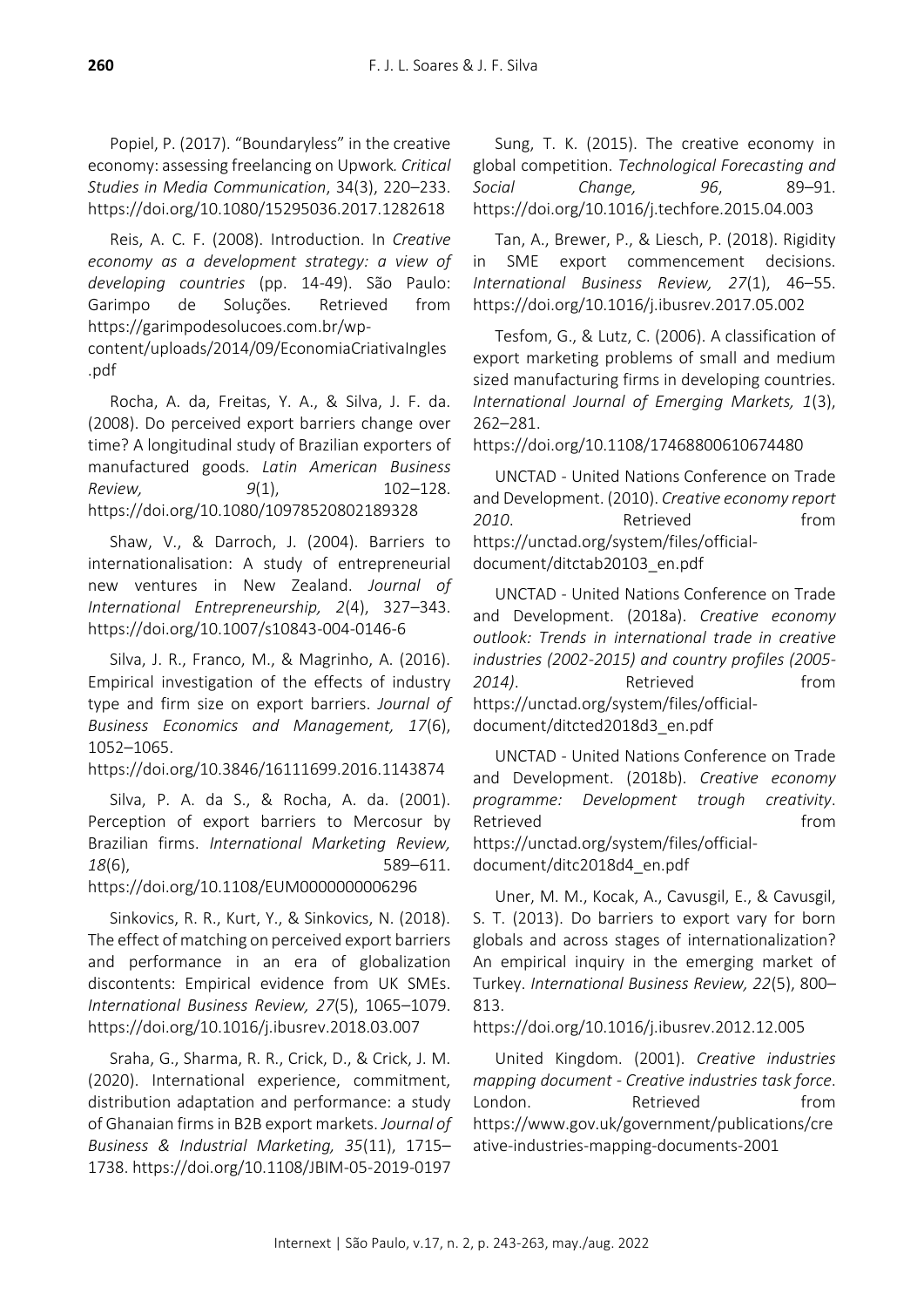Wang, S. L., Gu, Q., von Glinow, M. A., & Hirsch, P. (2020). Cultural industries in international business research: Progress and prospect. *Journal of International Business Studies, 51*(4), 665–692. <https://doi.org/10.1057/s41267-020-00306-0>

WIPO - World Intellectual Property Organization. (2003). *Guide on surveying the economic contribution of the copyright-based industries*. Retrieved from [https://www.wipo.int/publications/en/details.jsp?id](https://www.wipo.int/publications/en/details.jsp?id=259) [=259](https://www.wipo.int/publications/en/details.jsp?id=259)

WIPO - World Intellectual Property Organization. (2017). *How to make a living in the creative industries*. Retrieved from [https://www.wipo.int/edocs/pubdocs/en/wipo\\_p](https://www.wipo.int/edocs/pubdocs/en/wipo_pub_cr_2017_1.pdf) [ub\\_cr\\_2017\\_1.pdf](https://www.wipo.int/edocs/pubdocs/en/wipo_pub_cr_2017_1.pdf)

Yin, R. K. (2018). *Case study research and applications: design and methods* (6th ed.). Los Angeles: SAGE.

Fernando Januário Lopes Soares: Pontifícia Universidade Católica do Rio de Janeiro – PUC, Rio de Janeiro (Brasil). E-mail: [fernando.soares@hotmail.com](mailto:fernando.soares@hotmail.com) Orcid id:<https://orcid.org/0000-0003-3414-9041>

Jorge Ferreira da Silva: Pontifícia Universidade Católica do Rio de Janeiro – PUC, Rio de Janeiro (Brasil). E-mail: [shopshop@iag.puc-rio.br](mailto:shopshop@iag.puc-rio.br) Orcid id: <https://orcid.org/0000-0002-0021-8398>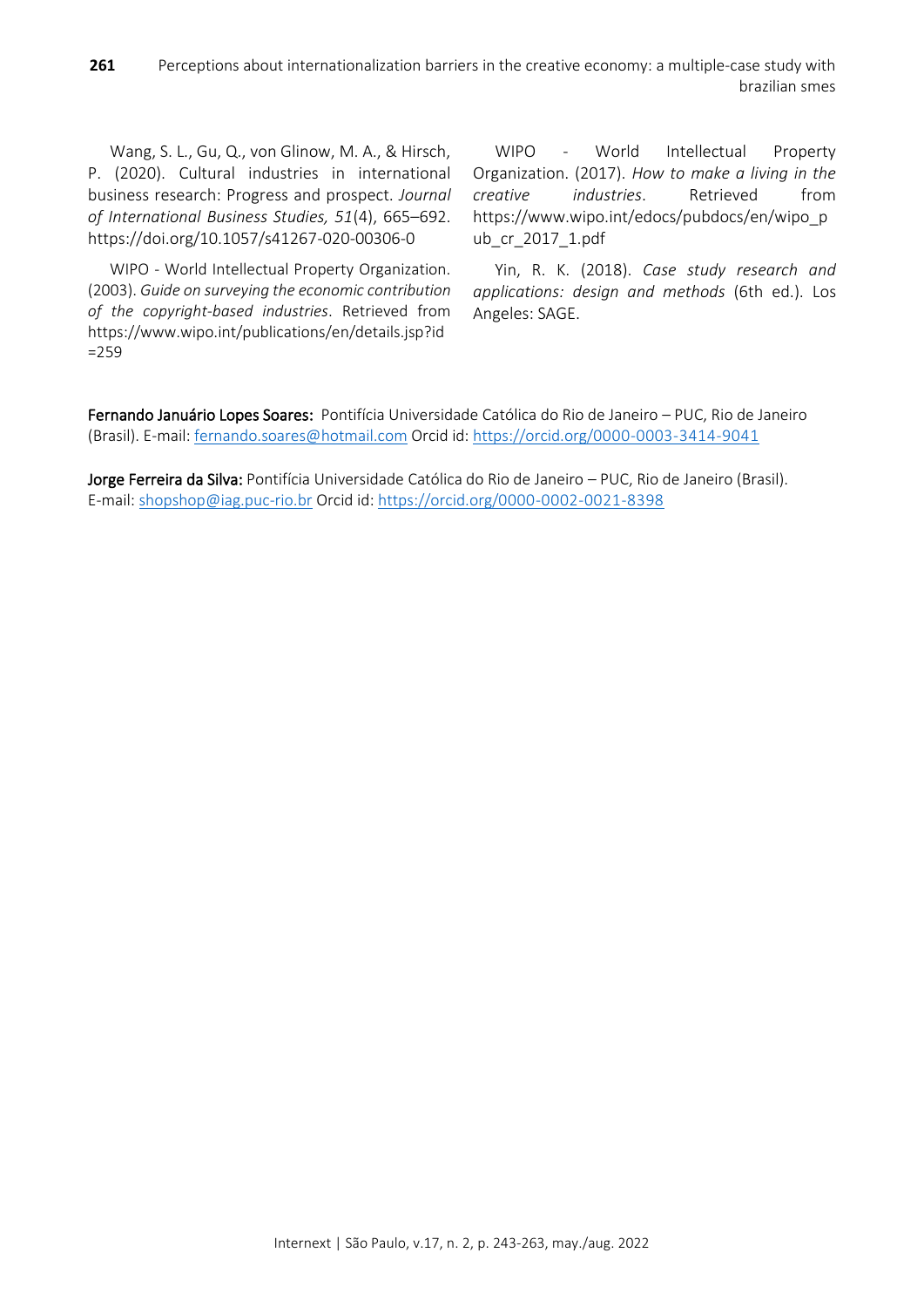# PERCEPÇÕES SOBRE BARREIRAS À INTERNACIONALIZAÇÃO NA ECONOMIA CRIATIVA: UM ESTUDO DE CASOS MÚLTIPLOS COM PMES BRASILEIRAS

Fernando Januário Lopes Soares & Jorge Ferreira da Silva Pontifícia Universidade Católica do Rio de Janeiro – PUC, Rio de Janeiro (Brasil)

### DETALHES DO ARTIGO **RESUMO**

#### Histórico do Artigo:

Recebido em: 01 de outubro de 2021 Aceito: 03 de april de 2021 Disponível online: 17 de março de 2022

#### Sistema de revisão "Double blind review"

Editor Científico Ilan Avrichir

#### Palavras-chave:

Negócios internacionais Barreiras à internacionalização Barreiras à exportação Economia criativa Indústrias criativas

Objetivo: explorar as percepções que stakeholders de firmas brasileiras da Economia Criativa têm sobre as barreiras à internacionalização.

Método: um estudo de casos múltiplos envolvendo três pequenas e médias empresas (PMEs) brasileiras, produtoras e experientes exportadoras de produtos criativos.

Principais achados: barreiras internas, principalmente as funcionais e as de preço, são percebidas como as mais importantes, enquanto barreiras relacionadas aos produtos mostram-se irrelevantes. Dentre as barreiras externas, destacam-se as econômicas e as governamentais, indicando a necessidade de aperfeiçoamento em regulações e programas de incentivo à exportação vigentes no país.

Relevância/ originalidade: enquanto as exportações de bens criativos de economias emergentes cresceram desde o início deste século até superar as de economias desenvolvidas, o Brasil foi na contramão, reduzindo suas exportações desse tipo de produto. Isto sugere haver barreiras relevantes à internacionalização de firmas locais pertencentes à Economia Criativa. Este estudo contribui para a literatura sobre barreiras à exportação, em sua maior parte centrada em grandes manufaturas de economias desenvolvidas.

Contribuições teóricas/ metodológicas: a preponderância de barreiras internas identificada, decorrente principalmente da escassez de recursos humanos e financeiros, também torna mais difícil para as empresas lidarem com barreiras externas impostas por governos e concorrentes. Por outro lado, barreiras de produto e socioeconômicas são baixas, sugerindo que os produtos criativos são mais valorizados exatamente por sua originalidade e diferenciação.